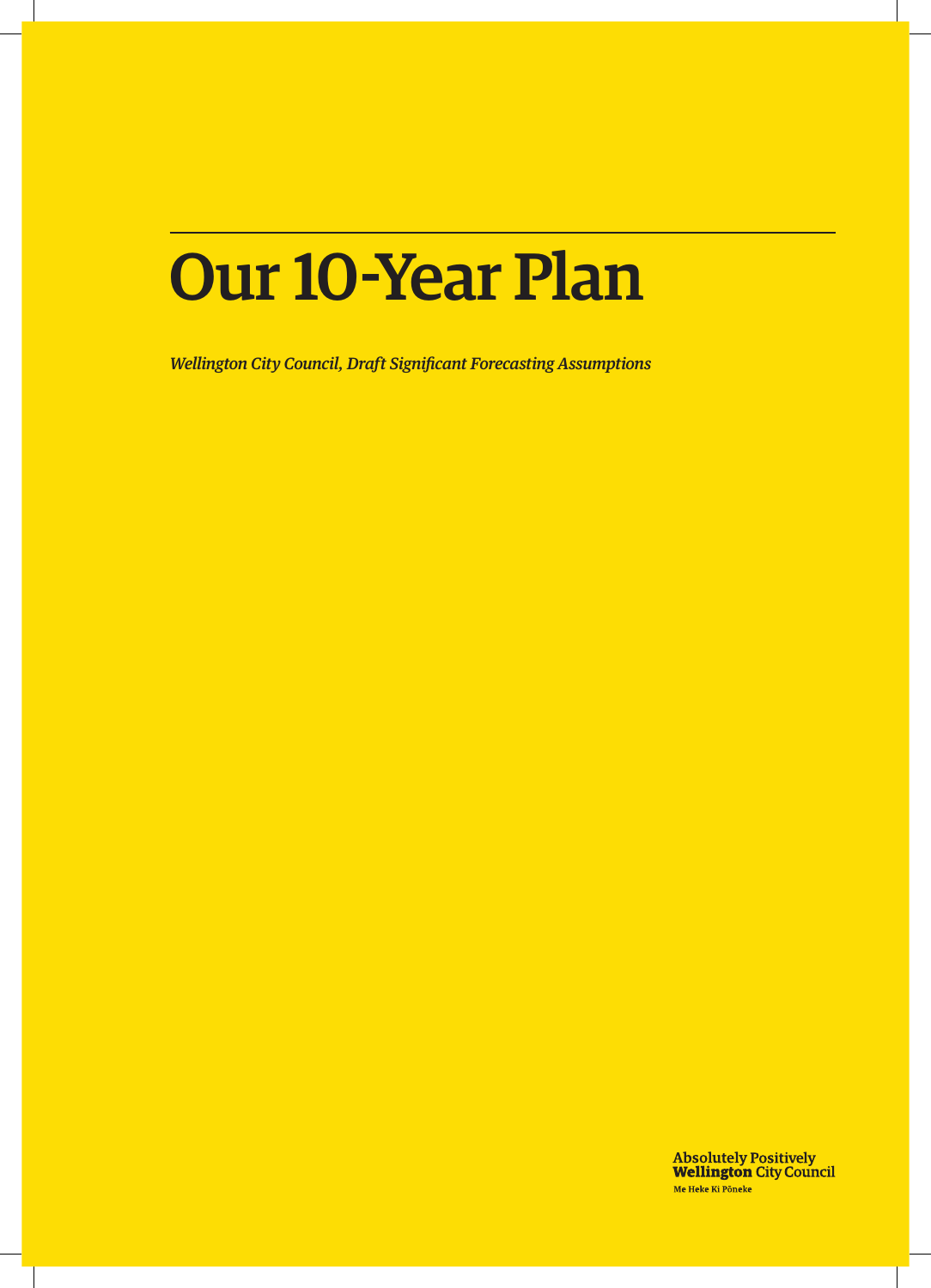## **Draft Significant Forecasting Assumptions**

The following tables detail and summarise the significant forecasting assumptions (assumptions) used in developing these long-term plan (LTP) financial estimates, including assumptions concerning sources of funds for the future replacement of significant assets. Also included are the risks underlying each assumption, as well as:

- an assessment of the level of uncertainty
- An estimate of the potential effects of that uncertainty on the financial estimates.

These assumptions cover a ten year period to ensure there is a consistent and justifiable basis for the preparation of financial forecasts and strategies for the LTP.

## **Summary**

| <b>Assumption</b>                                           | Level of uncertainty | <b>Risk level</b><br>(Likelihood that risk will occur) | Consequence (or effects of<br>the uncertainty or risk) |
|-------------------------------------------------------------|----------------------|--------------------------------------------------------|--------------------------------------------------------|
| <b>General assumptions</b>                                  |                      |                                                        |                                                        |
| Strategic direction<br>1.                                   | Low                  | $\sqrt{2}$<br>Low                                      | Minor                                                  |
| Key challenges<br>2.                                        | Moderate             | High                                                   | Moderate                                               |
| LTP priorities<br>3.                                        | Low                  | Low                                                    | Minor                                                  |
| Economic growth<br>4.                                       | Moderate             | Moderate                                               | Moderate                                               |
| Population growth<br>5.                                     | Moderate             | Low                                                    | Moderate                                               |
| Growth in ratepayer base<br>6.                              | Moderate             | Moderate                                               | Moderate                                               |
| Levels of service<br>7.                                     | Moderate             | Moderate                                               | Moderate                                               |
| Cost savings and efficiencies<br>8.                         | Moderate             | Moderate                                               | Moderate                                               |
| Cost of major projects<br>9.                                | High                 | Moderate                                               | Moderate                                               |
| 10. Resource consents                                       | Low                  | Moderate                                               | Low                                                    |
| 11. Civil defence and emergency                             | Moderate             | Low                                                    | High                                                   |
| 12. Urban development                                       | Moderate             | Low                                                    | Low                                                    |
| 13. Housing - Strategic Housing Investment Programme (SHIP) | Moderate             | Moderate                                               | Moderate                                               |
| 14. Water treatment (Havelock North Drinking Water Inquiry) | Low                  | Low                                                    | Low (reassessed once<br>standards detail is<br>known)  |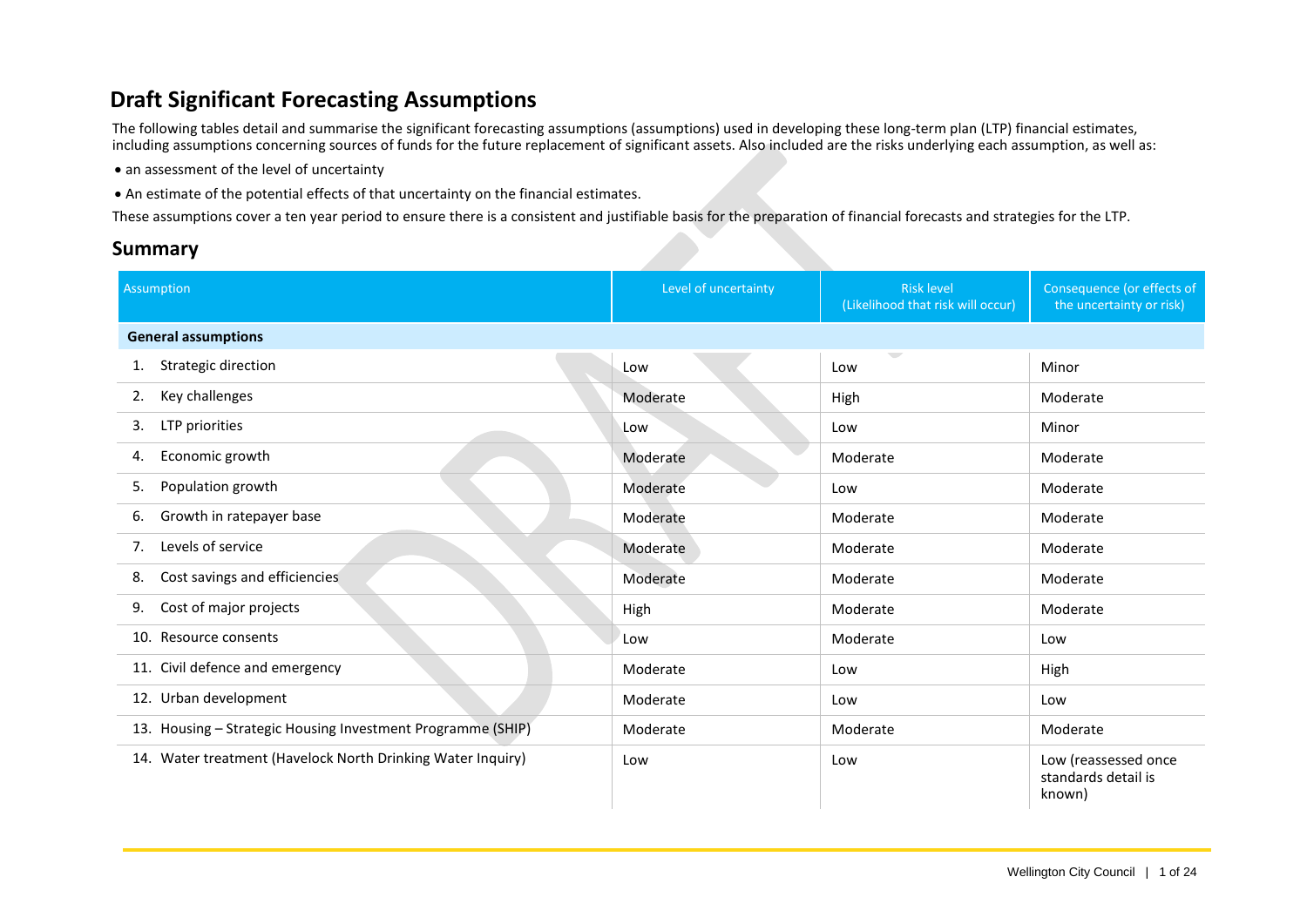| <b>Assumption</b>                                                     | Level of uncertainty | <b>Risk level</b><br>(Likelihood that risk will occur) | Consequence (or effects of<br>the uncertainty or risk) |
|-----------------------------------------------------------------------|----------------------|--------------------------------------------------------|--------------------------------------------------------|
| <b>Financial assumptions</b>                                          |                      |                                                        |                                                        |
| 15. Inflation                                                         | Low                  | Low                                                    | Moderate                                               |
| 16. Expected interest rates on borrowings                             | Low                  | Low                                                    | Moderate                                               |
| <b>Expected return on investments</b>                                 |                      |                                                        |                                                        |
| 17. Wellington International Airport Limited shareholding             | Low                  | Low                                                    | Low                                                    |
| 18. Wellington Cable Car Limited                                      | Low                  | Low                                                    | Low                                                    |
| 19. Wellington Regional Stadium Trust loan                            | Low                  | Low                                                    | Low                                                    |
| 20. Targeted accommodation rate                                       | Moderate             | Moderate                                               | Moderate                                               |
| 21. Convention Centre                                                 | Moderate             | Low                                                    | Low                                                    |
| 22. New Zealand Transport Agency (NZTA) funding                       | Low                  | Low                                                    | Low                                                    |
| 23. Vested assets                                                     | High                 | Low                                                    | Moderate                                               |
| 24. Sale of assets                                                    | Moderate             | Moderate                                               | Moderate                                               |
| 25. Sources of funds for the future replacement of significant assets | Low                  | Low                                                    | Low                                                    |
| 26. Useful lives of significant assets                                | Low                  | Low                                                    | Low                                                    |
| 27. Depreciation and revaluation of property, plant and equipment     | Moderate             | Low                                                    | Low                                                    |
| 28. Revaluation of investment properties                              | Moderate             | Low                                                    | Low                                                    |
| 29. Insurance                                                         | Moderate             | Moderate                                               | Moderate                                               |
| 30. LGFA Guarantee                                                    | Low                  | Low                                                    | Low                                                    |
| 31. Renewal of external funding                                       | Low                  | Moderate                                               | Moderate                                               |
| 32. Weathertight homes                                                | Low                  | Moderate                                               | Low                                                    |
| 33. General rates differential                                        | Low                  | Moderate                                               | Low                                                    |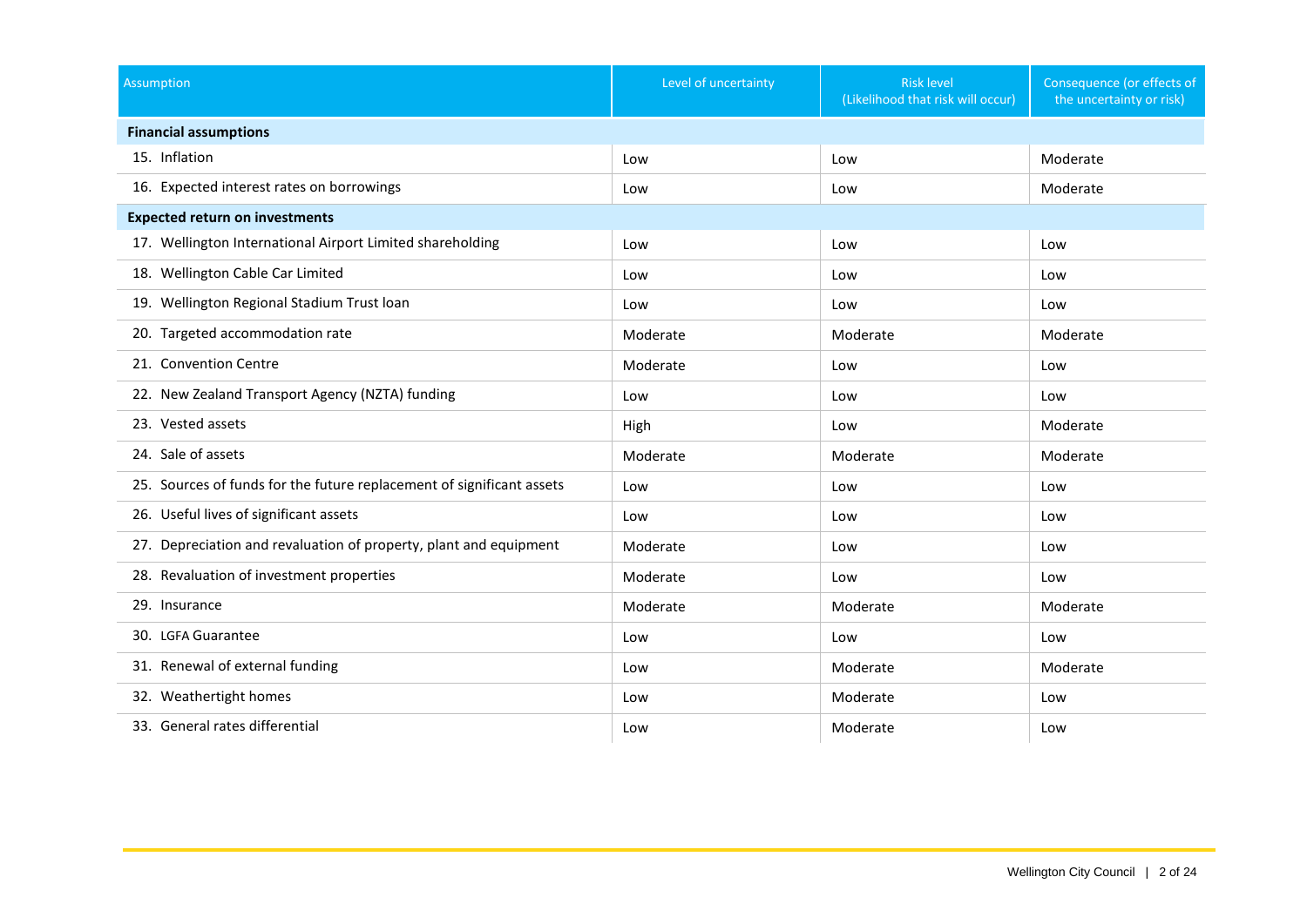<span id="page-3-1"></span><span id="page-3-0"></span>

| <b>Assumption</b>                                                                                                                                                                                                                                                                                                                                                                                                     | Level of<br>uncertainty<br>(High,<br>moderate,<br>low) | <b>Risk</b>                                                                                                                                                                  |    | <b>Risk level</b><br>(How likely<br>risk will occur -<br>high,<br>moderate,<br>low) |   | <b>Effects of the uncertainty/risk</b>                                                                                                       | <b>Mitigation</b>                                                                                                                                                                                                 |
|-----------------------------------------------------------------------------------------------------------------------------------------------------------------------------------------------------------------------------------------------------------------------------------------------------------------------------------------------------------------------------------------------------------------------|--------------------------------------------------------|------------------------------------------------------------------------------------------------------------------------------------------------------------------------------|----|-------------------------------------------------------------------------------------|---|----------------------------------------------------------------------------------------------------------------------------------------------|-------------------------------------------------------------------------------------------------------------------------------------------------------------------------------------------------------------------|
|                                                                                                                                                                                                                                                                                                                                                                                                                       | M<br>н<br>L.                                           |                                                                                                                                                                              | L. | M                                                                                   | н |                                                                                                                                              |                                                                                                                                                                                                                   |
| <b>General assumptions</b>                                                                                                                                                                                                                                                                                                                                                                                            |                                                        |                                                                                                                                                                              |    |                                                                                     |   |                                                                                                                                              |                                                                                                                                                                                                                   |
| 1. Strategic direction<br>A key assumption guiding the development of<br>this LTP is that the strategic direction set out in<br>the strategy Wellington Towards 2040: Smart<br>Capital will remain and continue to be<br>supported by Wellington residents.                                                                                                                                                           | L                                                      | That the strategy Wellington<br>Towards 2040: Smart Capital<br>does not enable Wellington to<br>sustain progress towards its<br>goals.                                       |    | L                                                                                   |   | An erosion of resident support<br>for the strategic goals and<br>supporting strategies and<br>underlying strategic investment<br>programmes. | The Council will continue to:<br>• review performance data<br>and local and global trends<br>to ensure the foundations<br>underpinning the strategy<br>remain relevant for                                        |
| The strategy focuses on ensuring Wellington<br>thrives and prospers and is resilient against<br>threats, both natural and economic. It has four<br>long-term city outcomes:                                                                                                                                                                                                                                           |                                                        |                                                                                                                                                                              |    |                                                                                     |   |                                                                                                                                              | Wellington<br>• Provide ongoing reporting<br>and engagement (e.g.<br>annual plans) with residents                                                                                                                 |
| • A people city                                                                                                                                                                                                                                                                                                                                                                                                       |                                                        |                                                                                                                                                                              |    |                                                                                     |   |                                                                                                                                              | to communicate our                                                                                                                                                                                                |
| • An eco city                                                                                                                                                                                                                                                                                                                                                                                                         |                                                        |                                                                                                                                                                              |    |                                                                                     |   |                                                                                                                                              | progress towards the long-<br>term outcomes.                                                                                                                                                                      |
| • A connected city                                                                                                                                                                                                                                                                                                                                                                                                    |                                                        |                                                                                                                                                                              |    |                                                                                     |   |                                                                                                                                              |                                                                                                                                                                                                                   |
| • A dynamic central city                                                                                                                                                                                                                                                                                                                                                                                              |                                                        |                                                                                                                                                                              |    |                                                                                     |   |                                                                                                                                              |                                                                                                                                                                                                                   |
| These outcomes will continue to be the long-<br>term goals for our city as we prepare the LTP<br>and consequently influence the Council's<br>funding and delivery of its services and<br>infrastructure development. This strategy and<br>its goals have also been integrated with the<br>Council's 3-year work programme (Triennium<br>Plan), and consulted on with residents as part<br>of the Annual Plan 2016/17. |                                                        |                                                                                                                                                                              |    |                                                                                     |   |                                                                                                                                              |                                                                                                                                                                                                                   |
| 2. Key challenges<br>The key challenges in our operating<br>environment that are the focus of this LTP:<br>Managing the demands of growth -<br>$\bullet$<br>More people want to live here. Statistics<br>NZ estimate that Wellington will have a                                                                                                                                                                      | M                                                      | The key challenges will increase<br>beyond the Council's ability to<br>fund and or deliver<br>programmes that increase the<br>city's ability to cope with the<br>challenges. |    | M                                                                                   |   | The quality of life in Wellington<br>will not be able to meet<br>residents' expectations.                                                    | Implementing programmes<br>that are well-researched,<br>integrated and effectively<br>manged continues to be a key<br>driver of the mitigating of the<br>undesirable impacts of these<br>challenges. The strategy |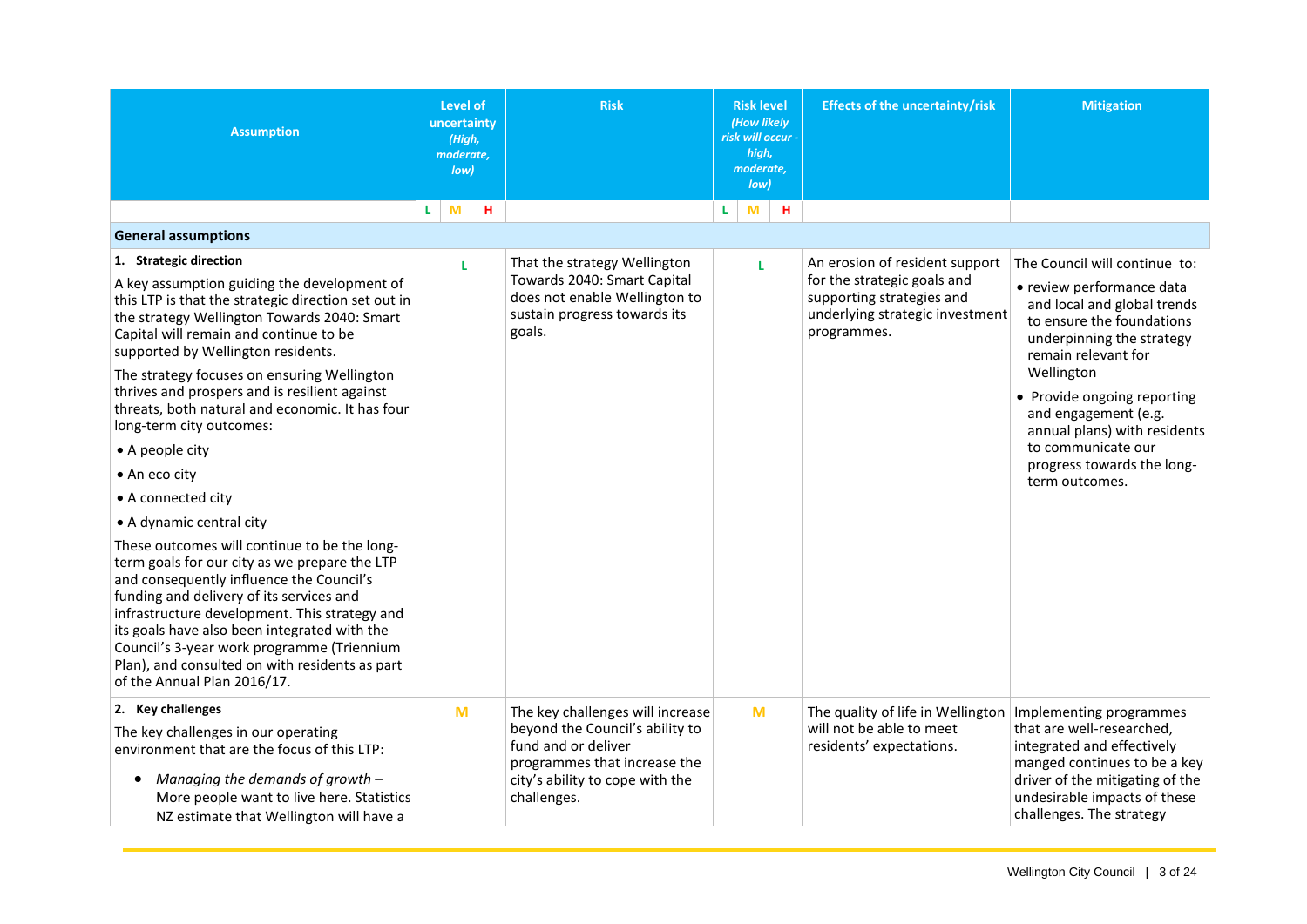| <b>Assumption</b>                                                                                                                                                                                                                                                                                                                                                                                                                                                                                                                                                                                                                                                                                                                                                                                                                              | Level of<br>uncertainty<br>(High,<br>moderate,<br>Iow | <b>Risk</b> | <b>Risk level</b><br>(How likely<br>risk will occur -<br>high,<br>moderate,<br>low) | <b>Effects of the uncertainty/risk</b> | <b>Mitigation</b>                                                                                                                                             |
|------------------------------------------------------------------------------------------------------------------------------------------------------------------------------------------------------------------------------------------------------------------------------------------------------------------------------------------------------------------------------------------------------------------------------------------------------------------------------------------------------------------------------------------------------------------------------------------------------------------------------------------------------------------------------------------------------------------------------------------------------------------------------------------------------------------------------------------------|-------------------------------------------------------|-------------|-------------------------------------------------------------------------------------|----------------------------------------|---------------------------------------------------------------------------------------------------------------------------------------------------------------|
| population of between 250,000 to<br>280,000 by the year 2043. A growing<br>population puts pressure on transport,<br>infrastructure, and housing -<br>particularly in Wellington, which has a<br>constrained urban environment.<br>Making the city more resilient - In<br>November 2016, we experienced a<br>significant earthquake that tested our<br>city. It responded well, but there is more<br>work to do. The climate is also changing<br>and we need to find ways of living with<br>more frequent and severe and frequent<br>extreme weather events (a 1 in 50 year<br>event is now likely to occur 1 in 20<br>years.). So we need to factor in extreme<br>weather events as well as rising sea<br>levels. In this LTP, one of the key<br>challenges will be to improve core<br>infrastructure and invest in the city's<br>resilience. | M<br>н<br>L.                                          |             | M<br>н<br>L                                                                         |                                        | Wellington Towards 2040:<br>Smart Capital includes a focus<br>on ensuring that the Council<br>continues to develop its<br>capacity to mitigate in<br>advance. |
| Developing areas where we have a<br>$\bullet$<br>competitive advantage - We've invested<br>extensively in the arts over many<br>decades and our city has an enviable<br>reputation as a centre of culture. That<br>didn't happen by accident: we, along<br>with central government and others,<br>have been supporting and investing in<br>the sector for years. We will need to<br>ensure investment levels are sufficient<br>to retain our status as the capital of                                                                                                                                                                                                                                                                                                                                                                          |                                                       |             |                                                                                     |                                        |                                                                                                                                                               |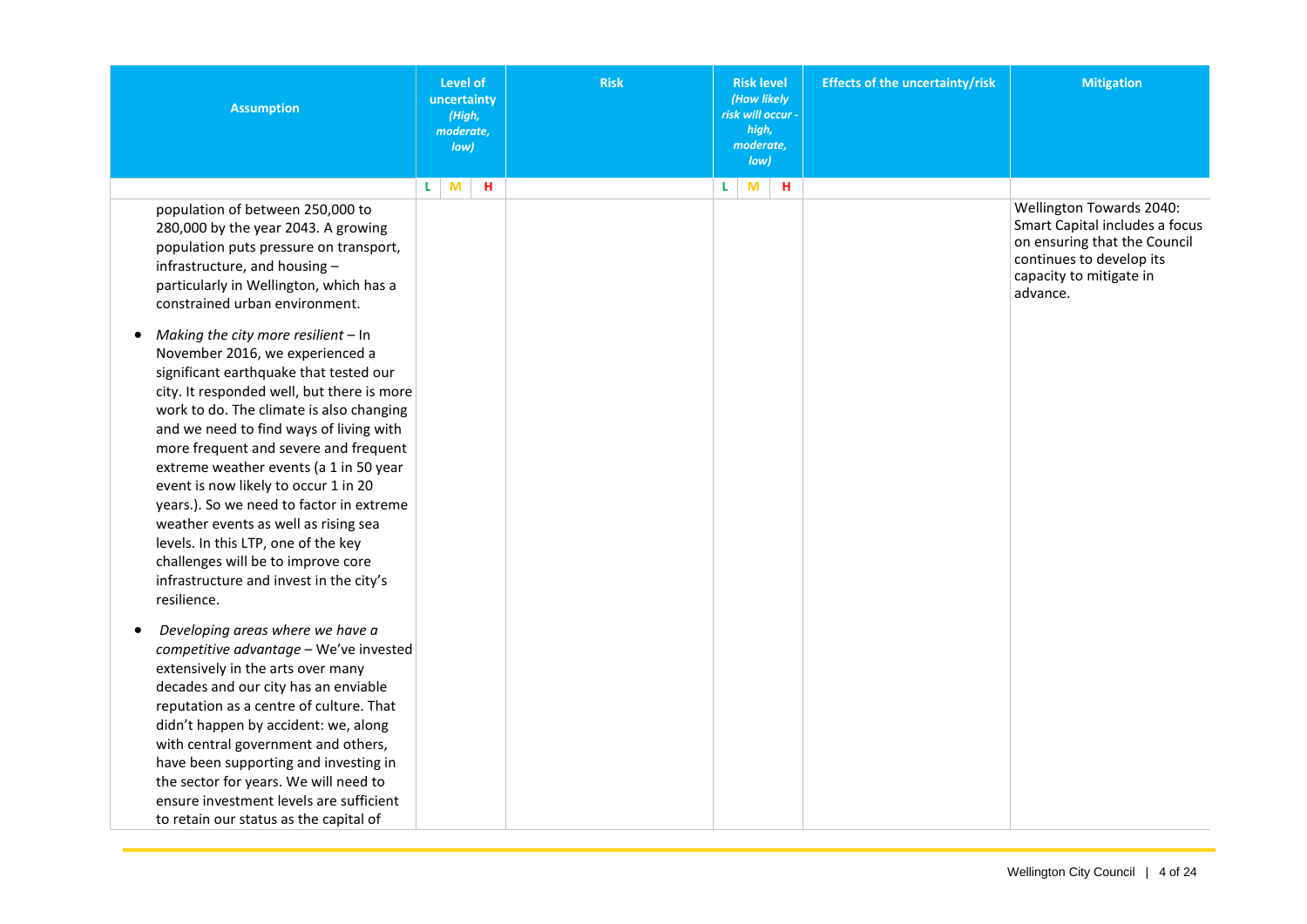<span id="page-5-0"></span>

| <b>Assumption</b>                                                                                                                                                                                                                                                      | Level of<br><b>Risk</b><br>uncertainty<br>(High,<br>moderate,<br>low) |                                               | <b>Risk level</b><br>(How likely<br>risk will occur -<br>high,<br>moderate,<br>low) | <b>Effects of the uncertainty/risk</b>                                                                                             | <b>Mitigation</b>                                                                                                                      |
|------------------------------------------------------------------------------------------------------------------------------------------------------------------------------------------------------------------------------------------------------------------------|-----------------------------------------------------------------------|-----------------------------------------------|-------------------------------------------------------------------------------------|------------------------------------------------------------------------------------------------------------------------------------|----------------------------------------------------------------------------------------------------------------------------------------|
|                                                                                                                                                                                                                                                                        | M<br>н<br>L                                                           |                                               | L<br>M<br>H.                                                                        |                                                                                                                                    |                                                                                                                                        |
| culture.                                                                                                                                                                                                                                                               |                                                                       |                                               |                                                                                     |                                                                                                                                    |                                                                                                                                        |
| Making sure we operate from a position<br>of strength - We want a city that offers<br>a high quality of life, good services and<br>facilities, and that looks after its people<br>and the environment. All of this requires<br>a healthy and strong economy.           |                                                                       |                                               |                                                                                     |                                                                                                                                    |                                                                                                                                        |
| Our economy generally performs very<br>well, but in terms of GDP growth still<br>lags behind the New Zealand average.<br>Our challenge is to maintain the current<br>growth and support the diversification<br>of the economy so that it is strong and<br>sustainable. |                                                                       |                                               |                                                                                     |                                                                                                                                    |                                                                                                                                        |
| 3. LTP priorities                                                                                                                                                                                                                                                      | L                                                                     | That the LTP priorities do not                | L                                                                                   | If the priorities do not                                                                                                           | Before approving business                                                                                                              |
| To meet these challenges we have established<br>five priorities for this LTP. They provide focus<br>for the activities in the LTP, guide the funding<br>of our programmes and support progress<br>towards our long-term outcomes.                                      |                                                                       | adequately address the current<br>challenges. |                                                                                     | adequately address the<br>identified challenges then:<br>• risks inherent in the<br>challenges are likely to<br>increase and erode | cases for the funding of new<br>projects each business case is<br>to identify where and how<br>they:<br>• align with the priority area |
| • Housing - We propose to continue investing<br>in social housing and increase our<br>involvement in a range of housing options<br>including affordable housing and facilitating<br>accommodation of our growing population.                                           |                                                                       |                                               |                                                                                     | Wellington's liveability<br>• Progress towards the long-<br>term outcomes and Smart<br>City vision is likely to slow.              | · align with the long-term city<br>outcomes<br>· mitigate issues/risks relating<br>to the challenges and/or<br>priority areas.         |
| • Transport - We propose investing in<br>transport initiatives to maintain easy access<br>in, out and around our city, promoting<br>alternatives to the private car, and reducing<br>congestion.                                                                       |                                                                       |                                               |                                                                                     |                                                                                                                                    |                                                                                                                                        |
| • Resilience and environment - We propose<br>investing in core infrastructure and making<br>our city more resilient against future shocks.                                                                                                                             |                                                                       |                                               |                                                                                     |                                                                                                                                    |                                                                                                                                        |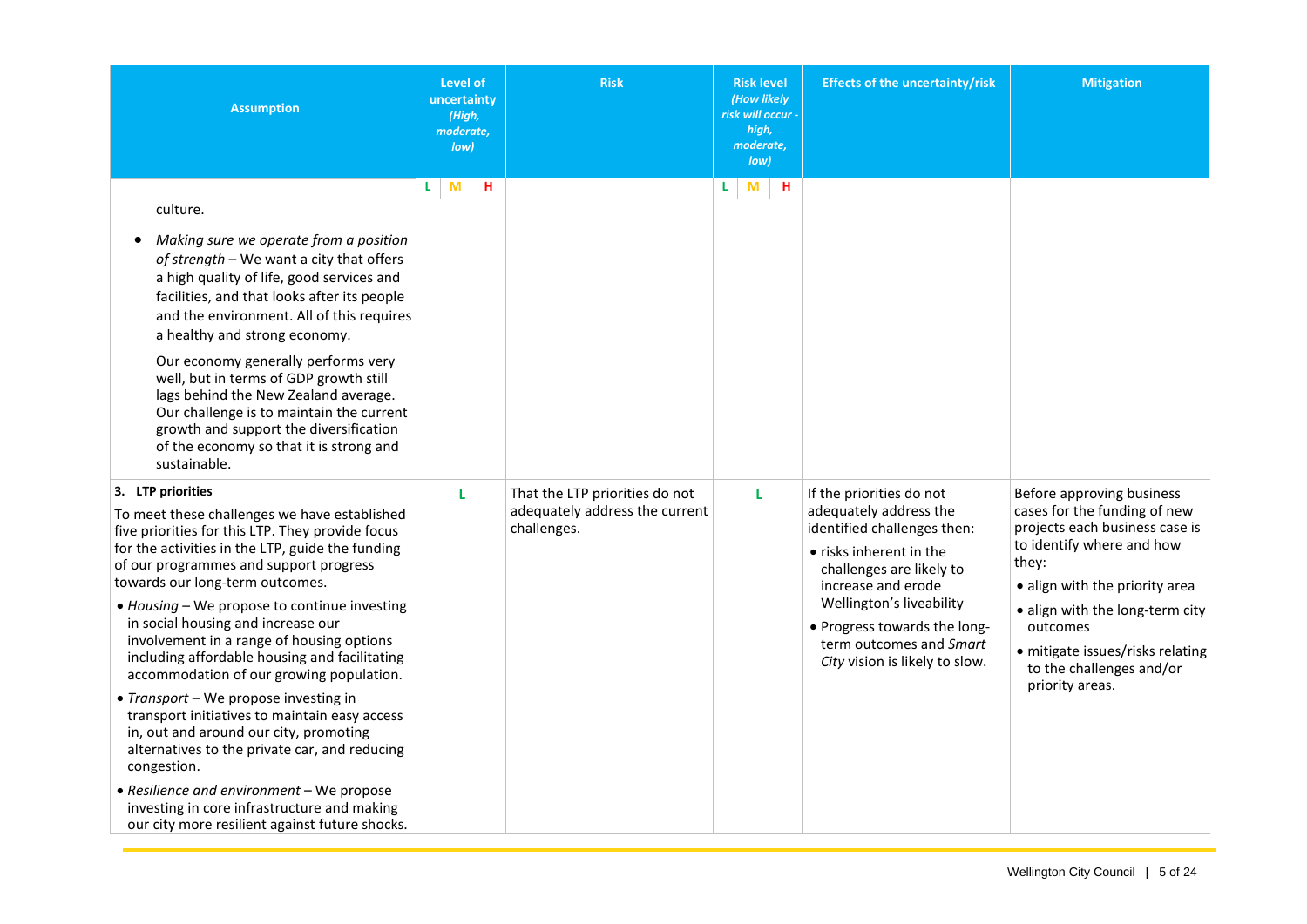<span id="page-6-0"></span>

| <b>Assumption</b>                                                                                                                                                                                                                                                                                                                                                                                                                                                                                                                                                                                                                                                                                                                                                                                                                                                                                                                                                | <b>Level of</b><br>uncertainty<br>(High,<br>moderate,<br>low) | <b>Risk</b>                                                                                                                                                                                                                                                                                            | <b>Risk level</b><br>(How likely<br>risk will occur -<br>high,<br>moderate,<br>Iow | <b>Effects of the uncertainty/risk</b>                                                                                                                                                                                                                                                                                                          | <b>Mitigation</b>                                                                                                                                                        |
|------------------------------------------------------------------------------------------------------------------------------------------------------------------------------------------------------------------------------------------------------------------------------------------------------------------------------------------------------------------------------------------------------------------------------------------------------------------------------------------------------------------------------------------------------------------------------------------------------------------------------------------------------------------------------------------------------------------------------------------------------------------------------------------------------------------------------------------------------------------------------------------------------------------------------------------------------------------|---------------------------------------------------------------|--------------------------------------------------------------------------------------------------------------------------------------------------------------------------------------------------------------------------------------------------------------------------------------------------------|------------------------------------------------------------------------------------|-------------------------------------------------------------------------------------------------------------------------------------------------------------------------------------------------------------------------------------------------------------------------------------------------------------------------------------------------|--------------------------------------------------------------------------------------------------------------------------------------------------------------------------|
| In preparing for future risks we assess the<br>likelihood and its estimated impact on the<br>community. We assume the likelihood of<br>tsunami occurring once every 2,500 years<br>and there is a 10% chance of a major<br>earthquake on the Wellington fault in the<br>next 100 years. Our planning for future<br>events will continue to be informed by<br>regional event forecasts by organisations<br>such as GEONET (see<br>https://www.geonet.org.nz/earthquake/fore<br>cast/kaikoura).<br>• Sustainable growth - We propose investing<br>in economic catalyst projects to continue to<br>stimulate economic growth and<br>diversification, and undertaking<br>comprehensive spatial planning for how and<br>where the city will grow to accommodate a<br>growing population.<br>• Arts and culture - We propose investing in<br>arts and culture in a context of increasing<br>global competition to maintain our position<br>as a vibrant, edgy capital. | M<br>н<br>L.                                                  |                                                                                                                                                                                                                                                                                                        | н<br>M<br>L                                                                        |                                                                                                                                                                                                                                                                                                                                                 |                                                                                                                                                                          |
| 4. Economic growth<br>The development of this LTP reflects a local<br>economy that is growing with economic<br>expansion remaining broad-based across a<br>range of economic indicators.<br>Strong population growth from overseas<br>migration continues to drive activity, growth<br>and consumption. The population is currently<br>growing at around 2.0% per annum, which is<br>double the 10-year average. (See item five<br>below for more details on population growth.)                                                                                                                                                                                                                                                                                                                                                                                                                                                                                 | M                                                             | Economic growth is lower than<br>forecast due to:<br>• external market factors<br>• strategies not developed to<br>diversify the economy to<br>improve productivity and<br>make the city more resilient<br>· insufficient investment in<br>infrastructure/services<br>constraining city<br>development | M                                                                                  | A strong economy supports a<br>growing ratepayer base, which<br>in turn provides the means for<br>the Council to invest in the city.<br>The economic outlook also<br>affects local businesses, the<br>level of employment and the<br>rate of urban development,<br>which is closely aligned to the<br>level of growth in the ratepayer<br>base. | Ensure economic catalyst<br>projects proceed and support<br>the Wellington Regional<br><b>Economic Development</b><br>Agency (WREDA) in growing<br>Wellington's economy. |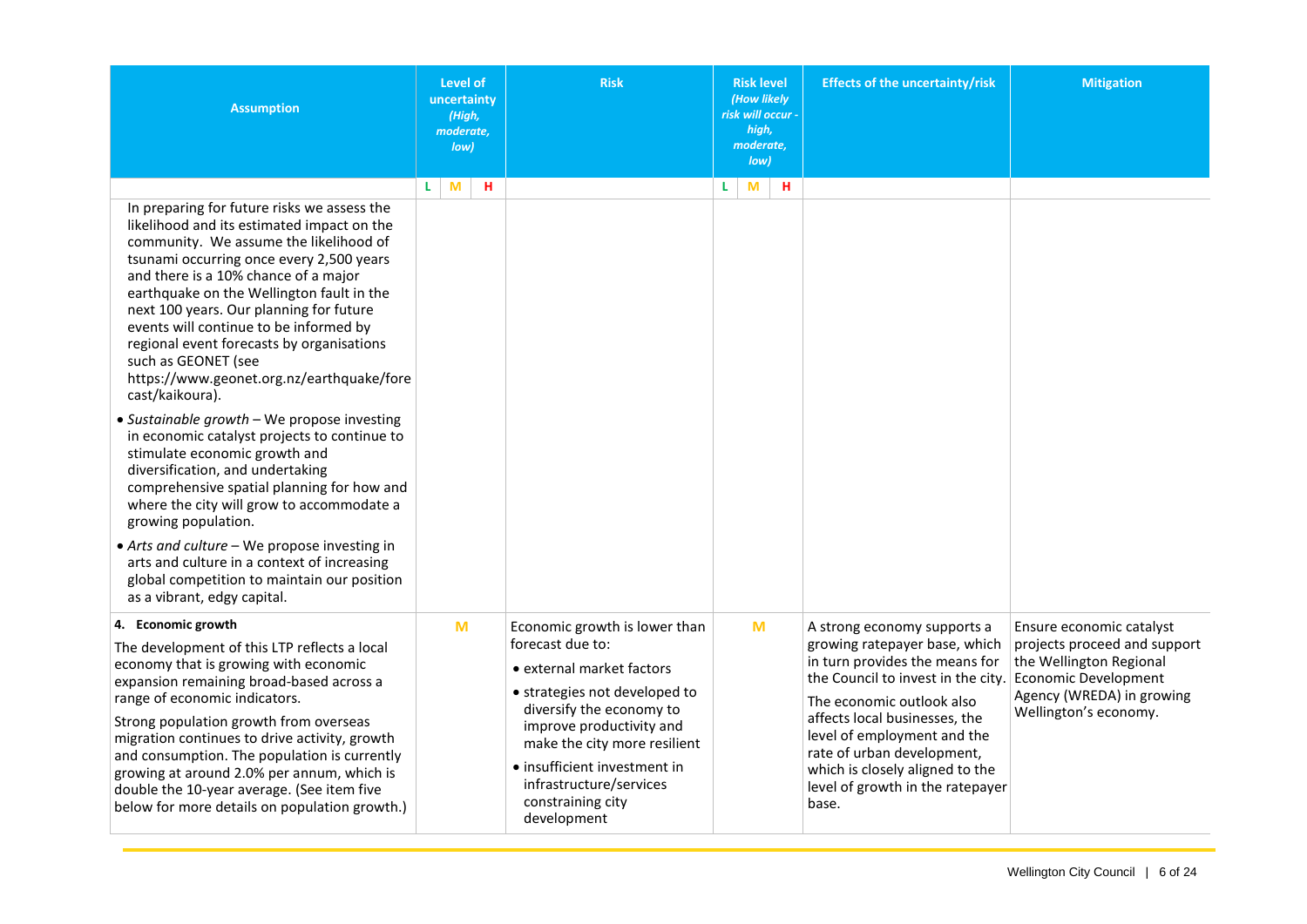<span id="page-7-0"></span>

| <b>Assumption</b>                                                                                                                                                                                                                                                                                                                                                                                                                                                                                                                                                                                                                                                                                                                                                                                            | Level of<br>uncertainty<br>(High,<br>moderate,<br>low) | <b>Risk</b>                                                                                                                                                                                                                 | <b>Risk level</b><br>(How likely<br>risk will occur -<br>high,<br>moderate.<br>low) | <b>Effects of the uncertainty/risk</b>                                                                                                                                                                                               | <b>Mitigation</b>                                                                                                                                                                                                                                                                                          |
|--------------------------------------------------------------------------------------------------------------------------------------------------------------------------------------------------------------------------------------------------------------------------------------------------------------------------------------------------------------------------------------------------------------------------------------------------------------------------------------------------------------------------------------------------------------------------------------------------------------------------------------------------------------------------------------------------------------------------------------------------------------------------------------------------------------|--------------------------------------------------------|-----------------------------------------------------------------------------------------------------------------------------------------------------------------------------------------------------------------------------|-------------------------------------------------------------------------------------|--------------------------------------------------------------------------------------------------------------------------------------------------------------------------------------------------------------------------------------|------------------------------------------------------------------------------------------------------------------------------------------------------------------------------------------------------------------------------------------------------------------------------------------------------------|
| Tourism continues to rebound after the<br>November 2016 earthquake, with guest nights<br>in the city recovering due mainly to strong<br>international tourism growth.<br>The labour market is tightening, with<br>unemployment continuing to trend<br>downwards and demand for highly skilled<br>labour continuing to increase. The majority of<br>jobs are being created across the professional<br>services, finance, health, construction and<br>hospitality sectors. The tightening in the labour<br>market has yet to be reflected in wage growth.<br>We project that positive GDP growth will<br>continue - within the range of the last 3 years<br>at 1-3%.                                                                                                                                           | L.<br>M<br>н                                           | • strategies not developed to<br>attract and retain highly<br>skilled workers in the<br>information services sector<br>• a reduction in the recent<br>above average growth in<br>overseas migration.                        | L<br>M<br>н                                                                         | A significant decline in<br>economic growth could impact<br>on the level of unemployment,<br>wage growth and business<br>performance, which may<br>require the Council to reduce<br>its investment programme in<br>some areas.       |                                                                                                                                                                                                                                                                                                            |
| 5. Population growth<br>City growth assumptions underpin the<br>Council's Asset Management Plans, capital<br>expenditure budgets, and level of services in<br>the LTP.<br>Population and demographic assumptions are<br>provided by Informed Decisions (.id) for<br>Wellington City modelling population growth,<br>demographic changes and housing demand at<br>a neighbourhood and city level.<br>Forecast inputs are based on Statistics NZ data<br>and detailed information from the Council<br>about current and planned residential activity<br>in the city.<br>They were last updated in November 2016. See<br>our website (wellington.govt.nz) for the<br>population, household and dwelling forecasts<br>for the city and each neighbourhood, together<br>with a list of assumptions that have been | M                                                      | Population forecast growth<br>assumptions are conservative,<br>which may lead to an<br>underestimation of population<br>growth.<br>A risk exists that total<br>population growth continues to<br>track higher than average. | L                                                                                   | If population growth is higher<br>than forecast, added pressure<br>will be put on Council<br>infrastructure and service<br>provision leading to possible<br>failure to meet expected levels<br>of service or constraining<br>growth. | Moderate growth can be<br>accommodated within the<br>present level of Council<br>infrastructure.<br>Where higher levels of growth<br>create demand for new<br>infrastructure, the Council will<br>collect development<br>contributions to meet a<br>portion of the costs of new or<br>upgraded investment. |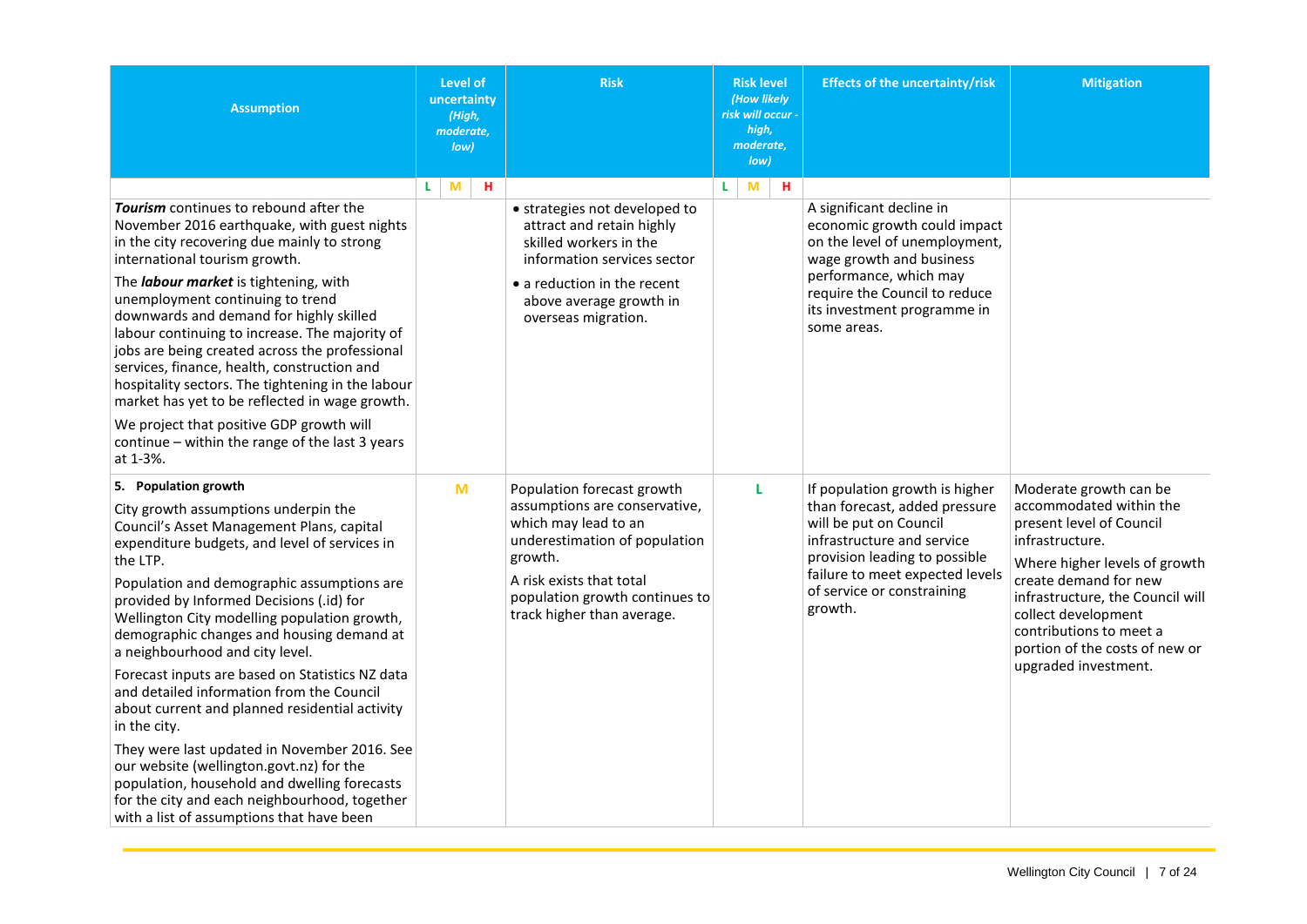<span id="page-8-0"></span>

|                    |                                                                                                                                                                         | <b>Assumption</b>               |                                                 |   | <b>Level of</b><br>uncertainty<br>(High,<br>moderate,<br>low) | <b>Risk</b>                     |   | <b>Risk level</b><br>(How likely<br>risk will occur -<br>high,<br>moderate,<br>Iow |   | <b>Effects of the uncertainty/risk</b>                                                                                                                        | <b>Mitigation</b>                                                                                            |
|--------------------|-------------------------------------------------------------------------------------------------------------------------------------------------------------------------|---------------------------------|-------------------------------------------------|---|---------------------------------------------------------------|---------------------------------|---|------------------------------------------------------------------------------------|---|---------------------------------------------------------------------------------------------------------------------------------------------------------------|--------------------------------------------------------------------------------------------------------------|
|                    |                                                                                                                                                                         |                                 |                                                 | L | M<br>н                                                        |                                 | L | M                                                                                  | н |                                                                                                                                                               |                                                                                                              |
|                    | incorporated into the forecast.                                                                                                                                         |                                 |                                                 |   |                                                               |                                 |   |                                                                                    |   |                                                                                                                                                               |                                                                                                              |
|                    | The population forecasts for this LTP are:                                                                                                                              |                                 |                                                 |   |                                                               |                                 |   |                                                                                    |   |                                                                                                                                                               |                                                                                                              |
| Year               | Wellington<br>City<br>(forecast.id<br><b>Medium</b>                                                                                                                     | Wellington<br>City<br>(SNZ High | Central<br>Wellington<br>(forecast.id<br>Medium |   |                                                               |                                 |   |                                                                                    |   |                                                                                                                                                               |                                                                                                              |
|                    | Projection)                                                                                                                                                             | Projection)                     | Projection)                                     |   |                                                               |                                 |   |                                                                                    |   |                                                                                                                                                               |                                                                                                              |
| 2018               | 211,811                                                                                                                                                                 | 217,770                         | 16,426                                          |   |                                                               |                                 |   |                                                                                    |   |                                                                                                                                                               |                                                                                                              |
| 2019               | 213,846                                                                                                                                                                 | 221,270                         | 17,107                                          |   |                                                               |                                 |   |                                                                                    |   |                                                                                                                                                               |                                                                                                              |
| 2020               | 215,892                                                                                                                                                                 | 224,430                         | 17,877                                          |   |                                                               |                                 |   |                                                                                    |   |                                                                                                                                                               |                                                                                                              |
| 2021               | 218,084                                                                                                                                                                 | 227,360                         | 18,680                                          |   |                                                               |                                 |   |                                                                                    |   |                                                                                                                                                               |                                                                                                              |
| 2022               | 220,137                                                                                                                                                                 | 229,900                         | 19,467                                          |   |                                                               |                                 |   |                                                                                    |   |                                                                                                                                                               |                                                                                                              |
| 2023               | 222,341                                                                                                                                                                 | 232,400                         | 20,336                                          |   |                                                               |                                 |   |                                                                                    |   |                                                                                                                                                               |                                                                                                              |
| 2024               | 224,050                                                                                                                                                                 | 234,900                         | 21,042                                          |   |                                                               |                                 |   |                                                                                    |   |                                                                                                                                                               |                                                                                                              |
| 2025               | 225,689                                                                                                                                                                 | 237,610                         | 21,571                                          |   |                                                               |                                 |   |                                                                                    |   |                                                                                                                                                               |                                                                                                              |
| 2026               | 227,049                                                                                                                                                                 | 240,100                         | 22,040                                          |   |                                                               |                                 |   |                                                                                    |   |                                                                                                                                                               |                                                                                                              |
| 2027               | 228,108                                                                                                                                                                 | 242,740                         | 22,411                                          |   |                                                               |                                 |   |                                                                                    |   |                                                                                                                                                               |                                                                                                              |
| 2028               | 229,236                                                                                                                                                                 | 245,340                         | 22,757                                          |   |                                                               |                                 |   |                                                                                    |   |                                                                                                                                                               |                                                                                                              |
| Annual<br>average  | 0.8%                                                                                                                                                                    | 1.2%                            | 3.3%                                            |   |                                                               |                                 |   |                                                                                    |   |                                                                                                                                                               |                                                                                                              |
|                    | The city's population is expected to grow to<br>between 250,000 to 280,000 people by 2043.                                                                              |                                 |                                                 |   |                                                               |                                 |   |                                                                                    |   |                                                                                                                                                               |                                                                                                              |
|                    | 6. Growth in ratepayer base                                                                                                                                             |                                 |                                                 |   | M                                                             | The growth in ratepayer base is |   | $\mathsf{M}$                                                                       |   | The Council has used current                                                                                                                                  | We will measure and report                                                                                   |
|                    | The Council plans to invest in a range of<br>initiatives that will provide an economic<br>catalyst for the city, which we forecast will<br>provide ratepayer growth of: |                                 |                                                 |   |                                                               | higher or lower than projected. |   |                                                                                    |   | property information from its<br>valuation service provider<br>(Quotable Value Ltd), forward<br>looking consenting, further<br>expected negative revaluations | on growth in the rating base<br>and review the projections<br>and underlying strategy on a<br>regular basis. |
| Year               | <b>Capital Value</b>                                                                                                                                                    |                                 | <b>Rate Units</b>                               |   |                                                               |                                 |   |                                                                                    |   | as a result of the November                                                                                                                                   |                                                                                                              |
| 2018/19            | growth<br>0.8%                                                                                                                                                          |                                 | 78,354                                          |   |                                                               |                                 |   |                                                                                    |   | 2016 earthquake and historic                                                                                                                                  |                                                                                                              |
| 2019/20            | 1.0%                                                                                                                                                                    |                                 | 79,138                                          |   |                                                               |                                 |   |                                                                                    |   | trends to assess the growth in                                                                                                                                |                                                                                                              |
|                    |                                                                                                                                                                         |                                 | 80,088                                          |   |                                                               |                                 |   |                                                                                    |   | the ratepayer base.                                                                                                                                           |                                                                                                              |
| 2020/21<br>2021/22 | 1.2%<br>1.0%                                                                                                                                                            |                                 | 80,889                                          |   |                                                               |                                 |   |                                                                                    |   | If growth is higher than<br>forecasted, average rates                                                                                                         |                                                                                                              |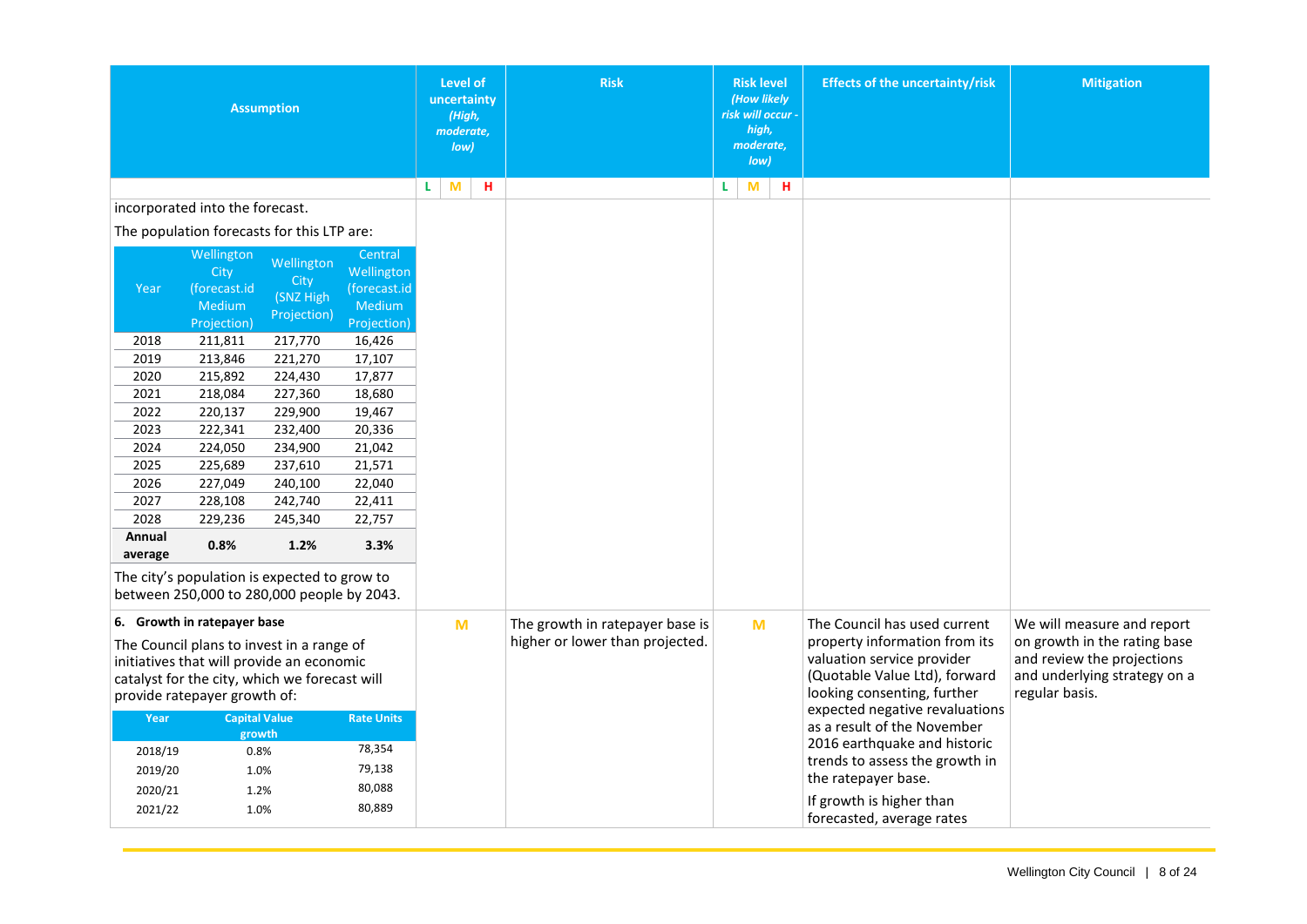| <b>Assumption</b>                                                                                                                                                                                                                                                                                   | <b>Risk</b><br>Level of<br>uncertainty<br>(High,<br>moderate.<br>low) |                                                                                                                        | <b>Risk level</b><br>(How likely<br>risk will occur -<br>high,<br>moderate,<br>low) | <b>Effects of the uncertainty/risk</b>                                                                                                                                                                                                                                                                                                                                        | <b>Mitigation</b>                                                                                                                                                        |
|-----------------------------------------------------------------------------------------------------------------------------------------------------------------------------------------------------------------------------------------------------------------------------------------------------|-----------------------------------------------------------------------|------------------------------------------------------------------------------------------------------------------------|-------------------------------------------------------------------------------------|-------------------------------------------------------------------------------------------------------------------------------------------------------------------------------------------------------------------------------------------------------------------------------------------------------------------------------------------------------------------------------|--------------------------------------------------------------------------------------------------------------------------------------------------------------------------|
| 81,698<br>2022/23<br>1.0%<br>82,352<br>2023/24<br>0.8%<br>83,011<br>2024/25<br>0.8%<br>83,675<br>2024/26<br>0.8%<br>84,344<br>2024/27<br>0.8%<br>85,019<br>2024/28<br>0.8%                                                                                                                          | н<br>L.<br>M                                                          |                                                                                                                        | H<br>L.<br>M                                                                        | funding increase will be<br>reduced by an equivalent<br>amount as there are a greater<br>number of ratepayers across<br>which the rates funding<br>requirement will be allocated.<br>If growth is lower than<br>forecasted, the average rates<br>increase for the ratepayer will<br>be higher. The annual impact of<br>a 1% of variance in growth in<br>the ratepayer base is |                                                                                                                                                                          |
| 7. Levels of service<br>Overall, 70% of residents consider that the<br>Council provides value for money services.                                                                                                                                                                                   | M                                                                     | That there are significant<br>changes in the impact of<br>pressures on the demand for<br>services or levels of service | M                                                                                   | equivalent to approximately<br>\$3.5m of rates.<br>If customers begin to expect a<br>higher level of service we<br>either risk decreasing<br>residents' satisfaction or an                                                                                                                                                                                                    | . The Council has well defined<br>service levels for its planned<br>activities, which have been<br>reviewed as part of the LTP                                           |
| However, overall pressures on maintaining<br>levels of service delivery (and value for money<br>services to residents) are expected to increase.<br>These pressures are expect to flow from:<br>• accommodating an increasing population -<br>particularly in the central city (see also item<br>5) |                                                                       | beyond those planned in this<br>LTP.                                                                                   |                                                                                     | increase in ongoing costs to<br>maintain a higher level of<br>service.                                                                                                                                                                                                                                                                                                        | process.<br>• Customer satisfaction<br>surveys and other<br>engagement strategies<br>generally support the key<br>assumptions made within<br>the LTP and therefore there |
| • an increasing volume of people accessing<br>Council services (demand)<br>· maintaining infrastructure upgrade and<br>renewal cycles for significant assets                                                                                                                                        |                                                                       |                                                                                                                        |                                                                                     |                                                                                                                                                                                                                                                                                                                                                                               | are currently no known<br>additional areas of the<br>Council's service that<br>require significant                                                                       |
| • Increasing regulatory demands - particularly<br>for the built environment, e.g. building code<br>changes.<br>For this LTP we assume that:                                                                                                                                                         |                                                                       |                                                                                                                        |                                                                                     |                                                                                                                                                                                                                                                                                                                                                                               | modification.                                                                                                                                                            |
| • the current demand for Council services and                                                                                                                                                                                                                                                       |                                                                       |                                                                                                                        |                                                                                     |                                                                                                                                                                                                                                                                                                                                                                               |                                                                                                                                                                          |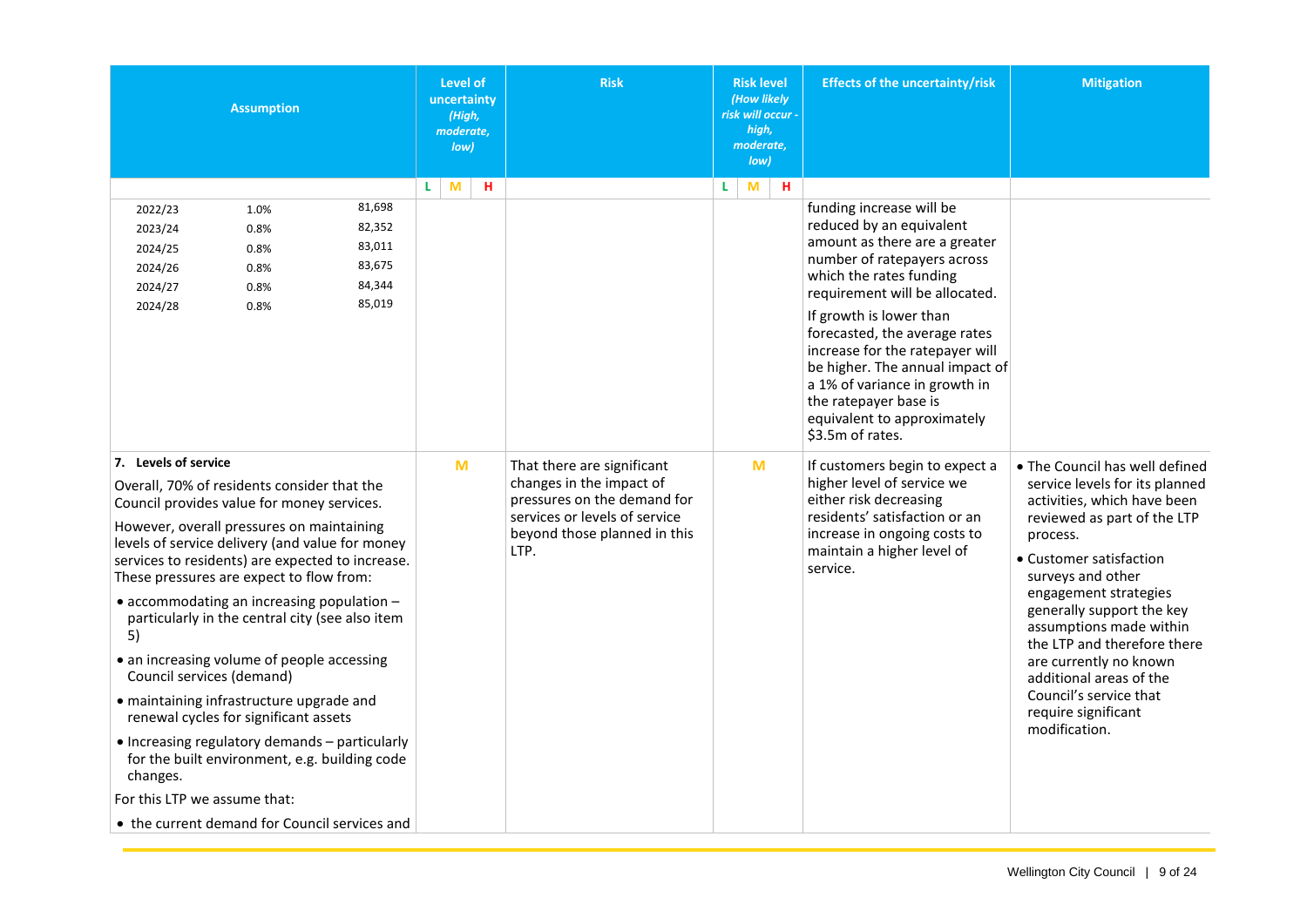<span id="page-10-0"></span>

| <b>Assumption</b>                                                                                                                                                                                                                                                                                                                                                                                                                                                                                                                                                                                                                   | <b>Level of</b><br>uncertainty<br>(High,<br>moderate,<br>low) | <b>Risk</b>                                                                                                                                                                                                                                                                                                                                                                                                 |    | <b>Risk level</b><br>(How likely<br>risk will occur -<br>high,<br>moderate,<br>low) |   | <b>Effects of the uncertainty/risk</b>                                                                                                                                                                                                                                                                                                                                                                                                                                           | <b>Mitigation</b>                                                                                                    |
|-------------------------------------------------------------------------------------------------------------------------------------------------------------------------------------------------------------------------------------------------------------------------------------------------------------------------------------------------------------------------------------------------------------------------------------------------------------------------------------------------------------------------------------------------------------------------------------------------------------------------------------|---------------------------------------------------------------|-------------------------------------------------------------------------------------------------------------------------------------------------------------------------------------------------------------------------------------------------------------------------------------------------------------------------------------------------------------------------------------------------------------|----|-------------------------------------------------------------------------------------|---|----------------------------------------------------------------------------------------------------------------------------------------------------------------------------------------------------------------------------------------------------------------------------------------------------------------------------------------------------------------------------------------------------------------------------------------------------------------------------------|----------------------------------------------------------------------------------------------------------------------|
| customer expectations regarding business as<br>usual levels of service will not significantly<br>decrease during the planning period<br>• beyond what is specifically planned for and<br>identified in this LTP, there will be no<br>significant additional impact from above<br>pressures on asset requirements or<br>operating expenditure.<br>8. Cost savings and efficiencies                                                                                                                                                                                                                                                   | M<br>L.<br>н<br>M                                             | That forecast of position                                                                                                                                                                                                                                                                                                                                                                                   | L. | M<br>M                                                                              | н | Increased costs                                                                                                                                                                                                                                                                                                                                                                                                                                                                  | The Council will monitor                                                                                             |
| The Council has reviewed its services and<br>explored a range of efficiencies in the<br>preparation of this LTP. Many cost savings<br>from the Long-term Plan 2015-25 have also<br>been carried through, e.g. increased asset<br>utilisation, shared service models and<br>organisational alignment. For this LTP we have<br>made additional assumptions around the<br>Council's forecast position vacancies for the<br>10-year duration of the plan.                                                                                                                                                                               |                                                               | vacancies is too high                                                                                                                                                                                                                                                                                                                                                                                       |    |                                                                                     |   |                                                                                                                                                                                                                                                                                                                                                                                                                                                                                  | budget settings on a<br>quarterly basis and can<br>adjust budget requirements<br>through the annual plan<br>process. |
| 9. Cost of major projects<br>This LTP identifies a number of projects that<br>are likely to have substantial financial<br>implications during the 10-year period of the<br>plan. They are at different stages of<br>development and the specific costs and timing<br>are uncertain but will become clearer as we<br>work through the planning phases.<br>The financial strategy will detail the capacity of<br>the Council to invest in these projects over the<br>10-year period of the LTP.<br>Major projects to be progressed within the 10<br>years of the LTP are as follows.<br>• Economic catalyst projects - This series of | н                                                             | The construction market is<br>tight reflecting a strong<br>economy, significant<br>investment in transport<br>infrastructure in the region, a<br>housing shortage, and the<br>recovery phase to the last<br>earthquake still underway.<br>There is a risk that that if our<br>work is not appropriately<br>phased the budget allocated<br>will be insufficient to fund the<br>projects identified. There is |    | M                                                                                   |   | We expect to be able to<br>manage increases in costs of<br>these major projects within<br>existing budgets - through<br>rephasing of the project itself<br>or of other projects to free up<br>the required funding.<br>This would lead to a delay to<br>some projects For specific<br>service level impacts refer to<br>alternative options contained<br>in the proposals in Priority<br>Areas section of our 2018-28<br>Long-term Plan Consultation<br>Document. Any changes to | Continue to monitor the<br>construction market and<br>rephase work as necessary<br>through future annual plans.      |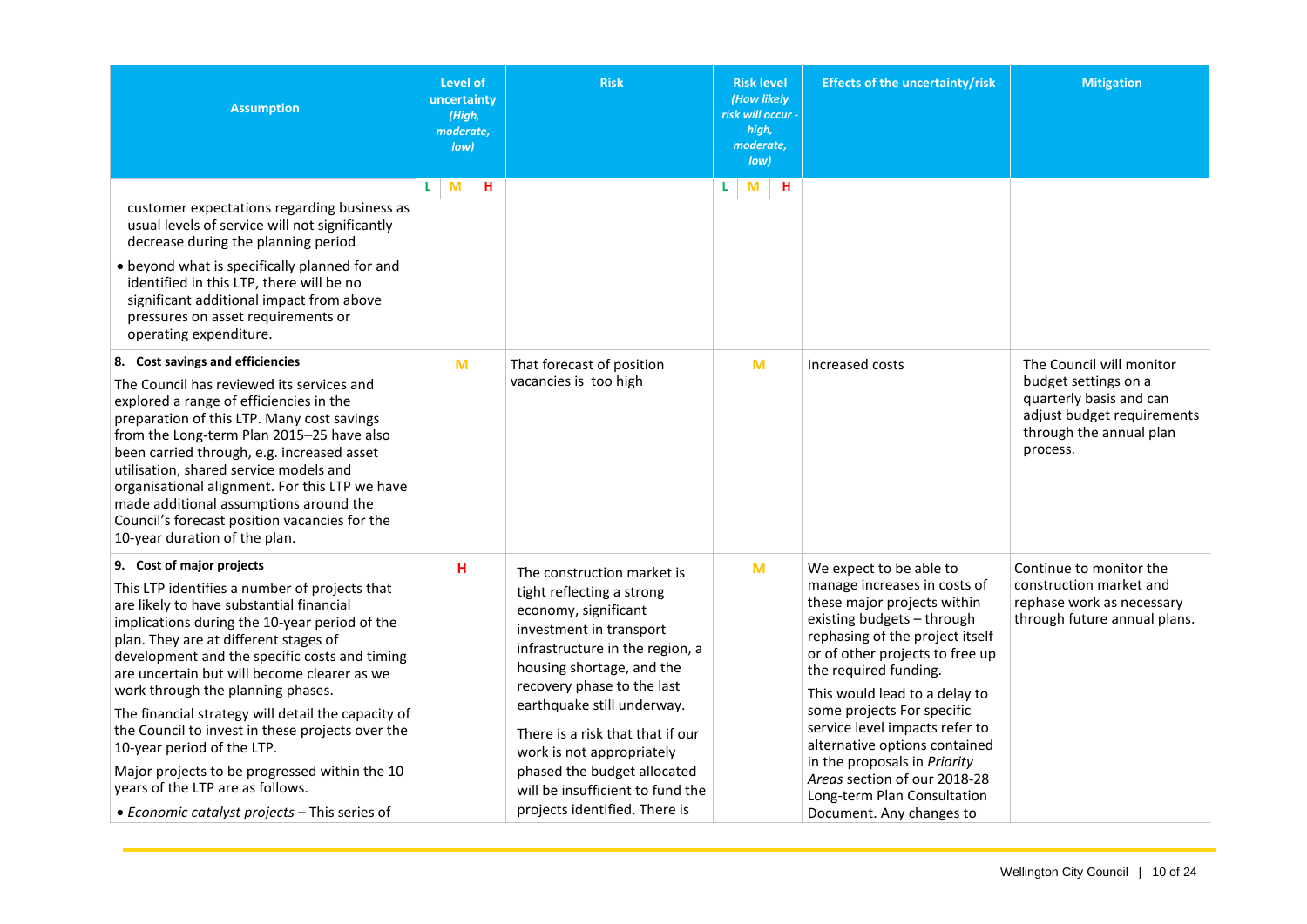<span id="page-11-0"></span>

| <b>Assumption</b>                                                                                                                                                                                                                                                                                                                                                                                                                                                                                                                                                                             | <b>Level of</b><br>uncertainty<br>(High,<br>moderate,<br>Iow | <b>Risk</b>                                                                                                                                           | <b>Risk level</b><br>(How likely<br>risk will occur -<br>high,<br>moderate,<br>low) | <b>Effects of the uncertainty/risk</b>                                                 | <b>Mitigation</b>                                                               |
|-----------------------------------------------------------------------------------------------------------------------------------------------------------------------------------------------------------------------------------------------------------------------------------------------------------------------------------------------------------------------------------------------------------------------------------------------------------------------------------------------------------------------------------------------------------------------------------------------|--------------------------------------------------------------|-------------------------------------------------------------------------------------------------------------------------------------------------------|-------------------------------------------------------------------------------------|----------------------------------------------------------------------------------------|---------------------------------------------------------------------------------|
| projects includes the Movie Museum and<br>Convention Centre, a new indoor arena, and<br>an extension to the airport runway. The<br>Council is working with partners and other<br>stakeholders to fund and deliver these<br>projects. Funding is already budgeted,<br>however there is some uncertainty around<br>the timing and total costs to complete these<br>projects. Budget rephasing may be required<br>to continue to accommodate these projects<br>within budgets. There is also a requirement<br>for central government to contribute funding<br>to the Movie Museum and Convention | M<br>н<br>L                                                  | also a risk that partnership<br>funding (e.g. regional<br>contribution towards the<br>indoor arena) does not<br>eventuate or is less than<br>assumed. | н<br>L<br>M                                                                         | budget or increased costs will<br>be communicated through<br>annual reports and plans. |                                                                                 |
| Centre.<br>• Let's Get Wellington Moving - This<br>programme of work has a number of options<br>out for consultation. A provisional figure is<br>included in the draft LTP budget. This<br>funding provision may have to be scaled up<br>or down depending on decisions made.                                                                                                                                                                                                                                                                                                                 |                                                              |                                                                                                                                                       |                                                                                     |                                                                                        |                                                                                 |
| • Resilience projects - A number of large<br>infrastructure projects are programmed in<br>the LTP to make our underground<br>infrastructure more resilient. This includes<br>\$32 million for construction of the new<br>Prince of Wales/Omāroro reservoir.                                                                                                                                                                                                                                                                                                                                   |                                                              |                                                                                                                                                       |                                                                                     |                                                                                        |                                                                                 |
| Earthquake strengthening - A number of<br>Council buildings will be strengthened during<br>the 10-year period of this LTP. This includes<br>the Town Hall (\$88.7 million), the Bond Store<br>(Wellington Museum), the St James Theatre<br>and Opera House.                                                                                                                                                                                                                                                                                                                                   |                                                              |                                                                                                                                                       |                                                                                     |                                                                                        |                                                                                 |
| 10. Resource consents<br>Conditions for existing resource consents held<br>by the Council will not be significantly altered.                                                                                                                                                                                                                                                                                                                                                                                                                                                                  | L                                                            | Conditions of resource<br>consents are altered                                                                                                        | M                                                                                   | The financial effect of any<br>change to resource consent<br>requirements would depend | Generally, the Council<br>considers that it is fully<br>compliant with existing |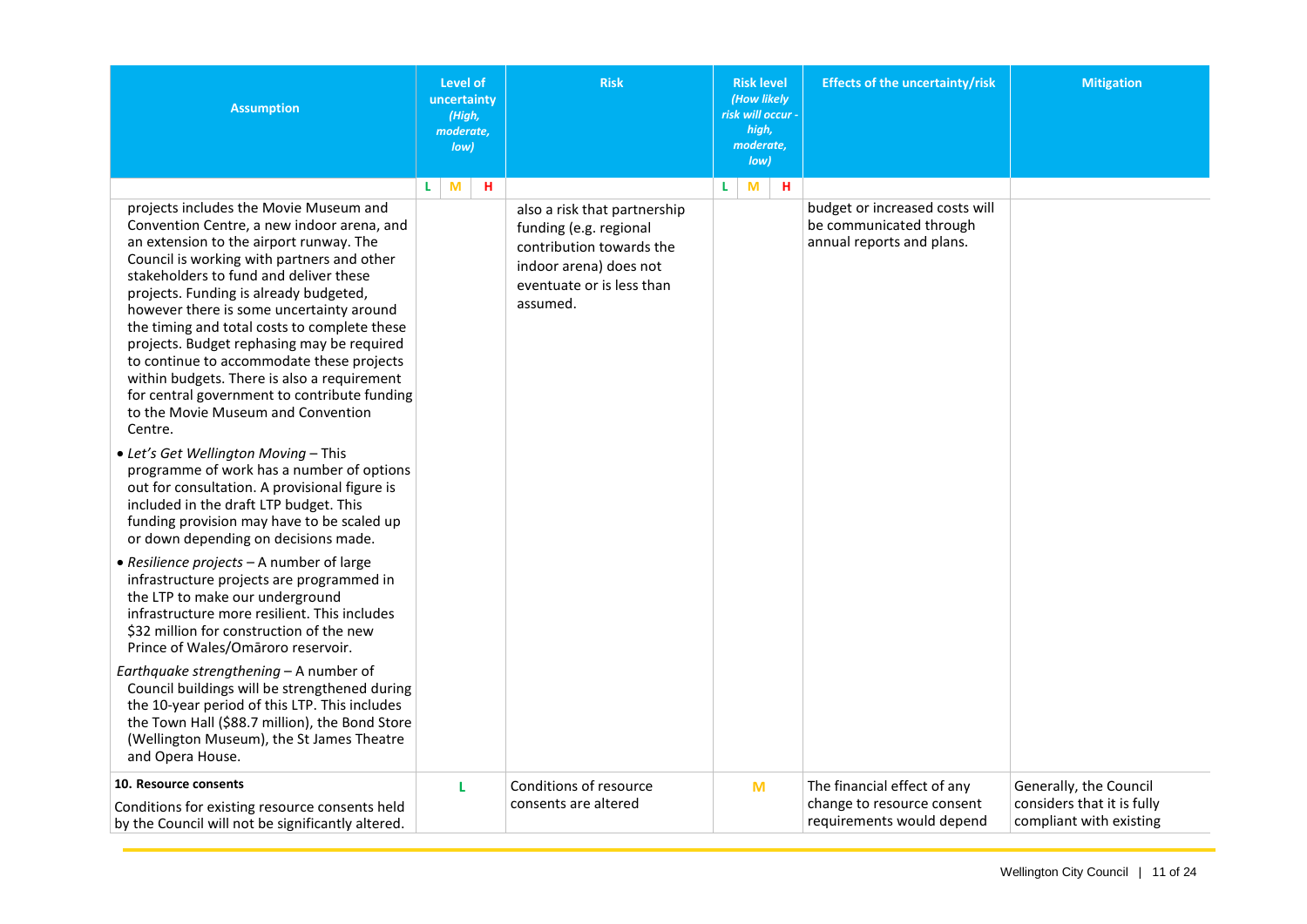<span id="page-12-0"></span>

| <b>Assumption</b>                                                                                                                                                                                                                                                                                                                                                                                                                                                                                                                                                                                                                                                                                                                                                                                                                                                                                                                                                            | <b>Level of</b><br>uncertainty<br>(High,<br>moderate,<br>low) | <b>Risk</b>                                                                                                                                                                                                                                                                                                                             | <b>Risk level</b><br>(How likely<br>risk will occur -<br>high,<br>moderate,<br>low) | <b>Effects of the uncertainty/risk</b>                                                                                                                                 | <b>Mitigation</b>                                                                                                                                                                                                                                                                                                                                                                                                                                                                                                                                                                                                                                                                                                                                                                                                                                       |
|------------------------------------------------------------------------------------------------------------------------------------------------------------------------------------------------------------------------------------------------------------------------------------------------------------------------------------------------------------------------------------------------------------------------------------------------------------------------------------------------------------------------------------------------------------------------------------------------------------------------------------------------------------------------------------------------------------------------------------------------------------------------------------------------------------------------------------------------------------------------------------------------------------------------------------------------------------------------------|---------------------------------------------------------------|-----------------------------------------------------------------------------------------------------------------------------------------------------------------------------------------------------------------------------------------------------------------------------------------------------------------------------------------|-------------------------------------------------------------------------------------|------------------------------------------------------------------------------------------------------------------------------------------------------------------------|---------------------------------------------------------------------------------------------------------------------------------------------------------------------------------------------------------------------------------------------------------------------------------------------------------------------------------------------------------------------------------------------------------------------------------------------------------------------------------------------------------------------------------------------------------------------------------------------------------------------------------------------------------------------------------------------------------------------------------------------------------------------------------------------------------------------------------------------------------|
| Any resource consents due for renewal during<br>the 10-year period of this LTP will be renewed<br>accordingly.                                                                                                                                                                                                                                                                                                                                                                                                                                                                                                                                                                                                                                                                                                                                                                                                                                                               | M<br>н<br>L                                                   | significantly.<br>The Council is unable to renew<br>existing resource consents<br>upon expiry.                                                                                                                                                                                                                                          | н.<br>M<br>L                                                                        | upon the extent of the change.<br>A significant change in<br>requirements could result in<br>the Council needing to spend<br>additional funds to enable<br>compliance. | resource consents and does<br>not contemplate any material<br>departure from these<br>requirements over the next 10<br>years.                                                                                                                                                                                                                                                                                                                                                                                                                                                                                                                                                                                                                                                                                                                           |
| 11. Civil defence and emergency<br>(a) The LTP is prepared on the basis that the<br>city is continually improving its emergency<br>preparedness, and whilst the impact of a<br>major natural disaster cannot be<br>accurately predicted (and therefore the<br>response required), increased community<br>preparedness and regional consistency will<br>continue to be cornerstones of our<br>approach.<br>$(b)$ In line with the rest of New Zealand, we<br>will continue to follow the '4Rs' to<br>underpin our emergency preparedness<br>and resilience strategy. The '4Rs' refer to:<br>reduction of risk<br>readiness for an event<br>response when it occurs<br>Recovery, post-event.<br>$\bullet$<br>For details on our Resilience Strategy see<br>https://wellington.govt.nz/about-<br>wellington/wellington-resilience-strategy.<br>$(c)$ The focus areas for continuously<br>improving our disaster preparedness<br>within our plan are and will continue to<br>be: | L                                                             | That a significant event occurs<br>(e.g. a major earthquake) and:<br>· insufficient risk reduction<br>measures are in place to<br>prevent large numbers of<br>casualties and/or<br>· inadequate response<br>mechanisms are not suitably<br>prepared to effectively<br>manage an emergency to<br>prevent large numbers of<br>casualties. | $\mathbf{M}$                                                                        | The city is unable to recover<br>sufficiently or quickly enough in<br>order to prevent long-term<br>adverse effects on population<br>or local economy.                 | Although the probability of a<br>major earthquake or other<br>natural disaster within the<br>lifespan of this LTP is low, we<br>take emergency preparedness<br>very seriously. We believe<br>that preparedness activities<br>are never finished and<br>therefore aim for continuous<br>improvement.<br>The Council is prepared to<br>respond to large events, as<br>some response plans are in<br>place and staff members are<br>regularly trained. However,<br>work is needed to ensure that<br>learnings from any activation<br>are captured and contribute<br>to the ongoing improvement<br>of the city's preparedness.<br>A key focus for this LTP will be<br>improving the city's resilience.<br>There will be a number of<br>earthquake strengthening and<br>resilience projects that are<br>expected to support the<br>mitigation of the adverse |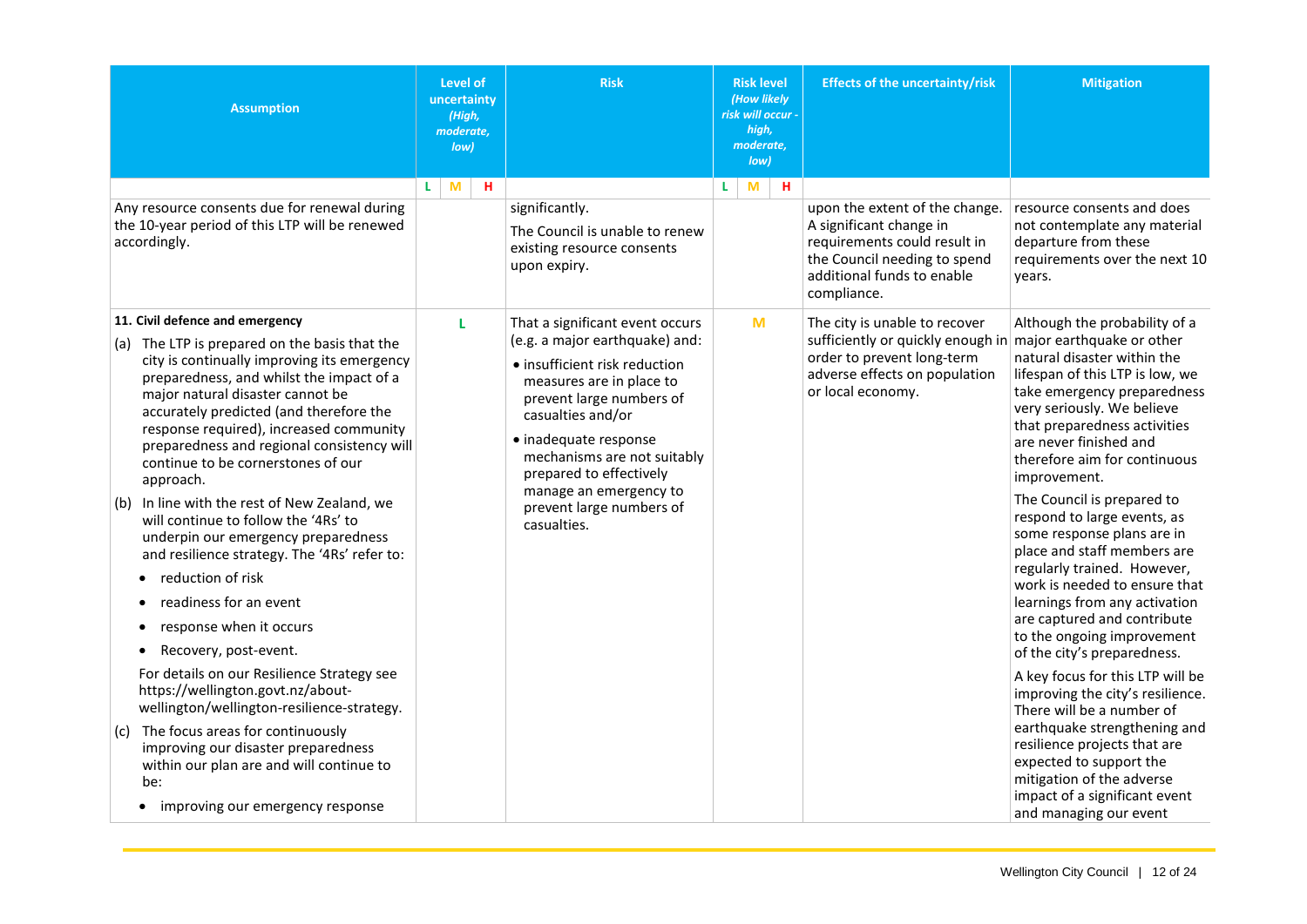<span id="page-13-0"></span>

| <b>Assumption</b>                                                                                                                                                                                                                                                                                                                                                                                                                                                                                                                                                                                                                                                                    | <b>Level of</b><br>uncertainty<br>(High,<br>moderate,<br>low) | <b>Risk</b>                                                                                                                                                                             | <b>Risk level</b><br>(How likely<br>risk will occur -<br>high,<br>moderate,<br>low) | <b>Effects of the uncertainty/risk</b>                                                                                                                                                    | <b>Mitigation</b>                                                                                                                                                           |
|--------------------------------------------------------------------------------------------------------------------------------------------------------------------------------------------------------------------------------------------------------------------------------------------------------------------------------------------------------------------------------------------------------------------------------------------------------------------------------------------------------------------------------------------------------------------------------------------------------------------------------------------------------------------------------------|---------------------------------------------------------------|-----------------------------------------------------------------------------------------------------------------------------------------------------------------------------------------|-------------------------------------------------------------------------------------|-------------------------------------------------------------------------------------------------------------------------------------------------------------------------------------------|-----------------------------------------------------------------------------------------------------------------------------------------------------------------------------|
|                                                                                                                                                                                                                                                                                                                                                                                                                                                                                                                                                                                                                                                                                      | н<br>M<br>L.                                                  |                                                                                                                                                                                         | н<br>L.<br>M                                                                        |                                                                                                                                                                                           |                                                                                                                                                                             |
| mechanisms                                                                                                                                                                                                                                                                                                                                                                                                                                                                                                                                                                                                                                                                           |                                                               |                                                                                                                                                                                         |                                                                                     |                                                                                                                                                                                           | insurance costs.                                                                                                                                                            |
| earthquake-prone buildings                                                                                                                                                                                                                                                                                                                                                                                                                                                                                                                                                                                                                                                           |                                                               |                                                                                                                                                                                         |                                                                                     |                                                                                                                                                                                           |                                                                                                                                                                             |
| water and wastewater                                                                                                                                                                                                                                                                                                                                                                                                                                                                                                                                                                                                                                                                 |                                                               |                                                                                                                                                                                         |                                                                                     |                                                                                                                                                                                           |                                                                                                                                                                             |
| transportation                                                                                                                                                                                                                                                                                                                                                                                                                                                                                                                                                                                                                                                                       |                                                               |                                                                                                                                                                                         |                                                                                     |                                                                                                                                                                                           |                                                                                                                                                                             |
| welfare                                                                                                                                                                                                                                                                                                                                                                                                                                                                                                                                                                                                                                                                              |                                                               |                                                                                                                                                                                         |                                                                                     |                                                                                                                                                                                           |                                                                                                                                                                             |
| Community preparedness.<br>$\bullet$                                                                                                                                                                                                                                                                                                                                                                                                                                                                                                                                                                                                                                                 |                                                               |                                                                                                                                                                                         |                                                                                     |                                                                                                                                                                                           |                                                                                                                                                                             |
| (d) In any major event where our capacity is<br>exceeded, we assume that regional, and<br>national entities and international<br>assistance can be called upon when<br>required.                                                                                                                                                                                                                                                                                                                                                                                                                                                                                                     |                                                               |                                                                                                                                                                                         |                                                                                     |                                                                                                                                                                                           |                                                                                                                                                                             |
| The scope of the financial impact of<br>(e)<br>significant events is difficult to quantify<br>pre-event. However, when planning our<br>long-term budget programme and<br>assessing the possible financial impact of<br>future events we continue to consider the<br>direct and indirect costs of previous<br>events. In addition, our approach to<br>continuously improving resilience,<br>emergency preparedness etc (as in (a) and<br>(b) of above) is expected to support<br>improved city resilience and help mitigate<br>the financial impact of a significant event.<br>A large event will, however, have a<br>significant impact on the expenditure<br>programme in this LTP. |                                                               |                                                                                                                                                                                         |                                                                                     |                                                                                                                                                                                           |                                                                                                                                                                             |
| 12. Urban development<br>A staged review of our District Plan is assumed<br>for this LTP period to guide how and where the<br>city will grow over time.<br>The review will incorporate our response to<br>the Government's National Policy Statement                                                                                                                                                                                                                                                                                                                                                                                                                                 | M                                                             | There is lack of community<br>consensus for how and where<br>the city will grow over time,<br>that this delays District Plan<br>changes, while population<br>growth continues strongly. | L                                                                                   | The city lacks a comprehensive<br>plan for how and where it will<br>accommodate future growth.<br>This could create uncertainty<br>for developers, delay<br>infrastructure investment and | A strong communication and<br>engagement programme to<br>articulate the issue and the<br>options. This work has already<br>started with the Our City<br>Tomorrow programme. |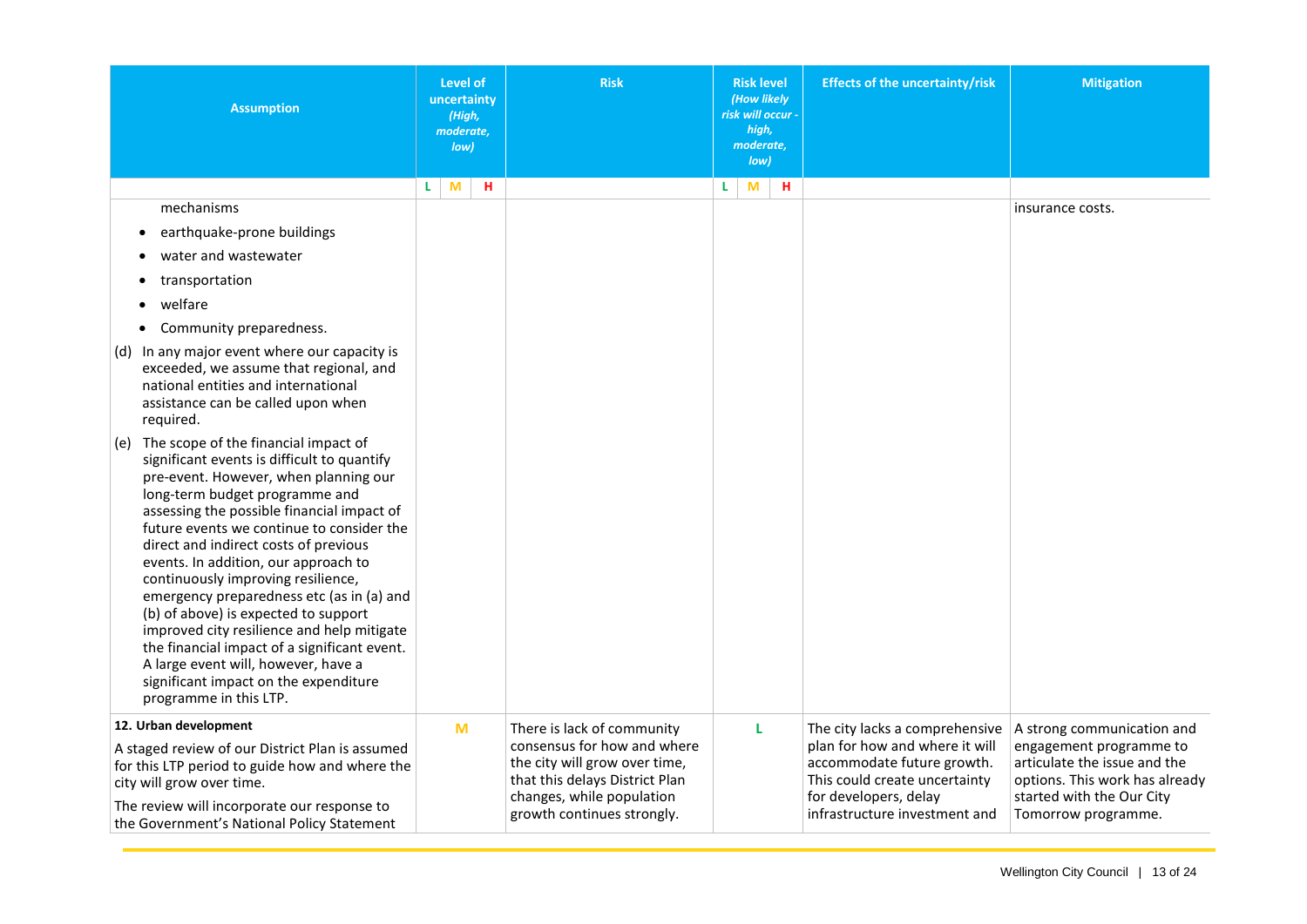| <b>Assumption</b>                                                                                                                                                                                                                                                                                                                                                                                                                                                                                                                                                                                                                                                                                                                                                                                                                                                    | Level of<br>uncertainty<br>(High,<br>moderate,<br>low) | <b>Risk</b>                                                                                                                                                                                                                                                                                        | <b>Risk level</b><br><b>(How likely</b><br>risk will occur -<br>high,<br>moderate,<br>low) | <b>Effects of the uncertainty/risk</b>                                                                                      | <b>Mitigation</b>                                                                                                                                                                                                                             |
|----------------------------------------------------------------------------------------------------------------------------------------------------------------------------------------------------------------------------------------------------------------------------------------------------------------------------------------------------------------------------------------------------------------------------------------------------------------------------------------------------------------------------------------------------------------------------------------------------------------------------------------------------------------------------------------------------------------------------------------------------------------------------------------------------------------------------------------------------------------------|--------------------------------------------------------|----------------------------------------------------------------------------------------------------------------------------------------------------------------------------------------------------------------------------------------------------------------------------------------------------|--------------------------------------------------------------------------------------------|-----------------------------------------------------------------------------------------------------------------------------|-----------------------------------------------------------------------------------------------------------------------------------------------------------------------------------------------------------------------------------------------|
| on Urban Development Capacity as well as<br>setting a clear direction for growth in the city<br>and ensuring capacity and feasibility for<br>development. Making space for growth while<br>also maintaining and protecting our natural<br>environment will be crucial to a thriving<br>Wellington. To complete both stages of work<br>and implement District Plan changes we will be<br>making provision in the budget for operational<br>funding over the 10-year period of this LTP.                                                                                                                                                                                                                                                                                                                                                                               | M<br>L<br>н                                            |                                                                                                                                                                                                                                                                                                    | н.<br>M<br>L                                                                               | impact on housing supply.                                                                                                   |                                                                                                                                                                                                                                               |
| 13. Housing - Strategic Housing Investment<br>Programme<br>The Council is proposing to take a more active<br>role to avoid an Auckland style housing crisis in<br>Wellington.<br>The programme involves:<br>• identifying new land for development and<br>existing Council housing sites for<br>redevelopment and intensification<br>• undertaking master planning work,<br>geotechnical work, and site clearance for<br>redevelopment<br>• leveraging surplus land / sites to attract<br>investment from other housing providers,<br>developers and/or central government to<br>deliver affordable housing.<br>We have assumed that:<br>• The development of social and affordable<br>housing is likely to involve partnering with<br>developers and other housing providers.<br>• Construction of the Council's social<br>housing units will be funded through the | M                                                      | The main area of uncertainty<br>relates to the timing and<br>quantity of any revenue from<br>disposal or lease arrangements.<br>This can only be determined as<br>business cases are prepared for<br>specific sites are looked at in<br>detail and discussions with<br>development partners occur. | M                                                                                          | Consequently no specific<br>funding has been included in<br>our 10 year budgets allocated<br>in the forecasts at this time. | It is assumed any divestment<br>revenue is put towards<br>supporting the delivery of the<br>social housing upgrade<br>programme. Specific sites and<br>proposals will be subject to<br>further consultation through<br>annual plan processes. |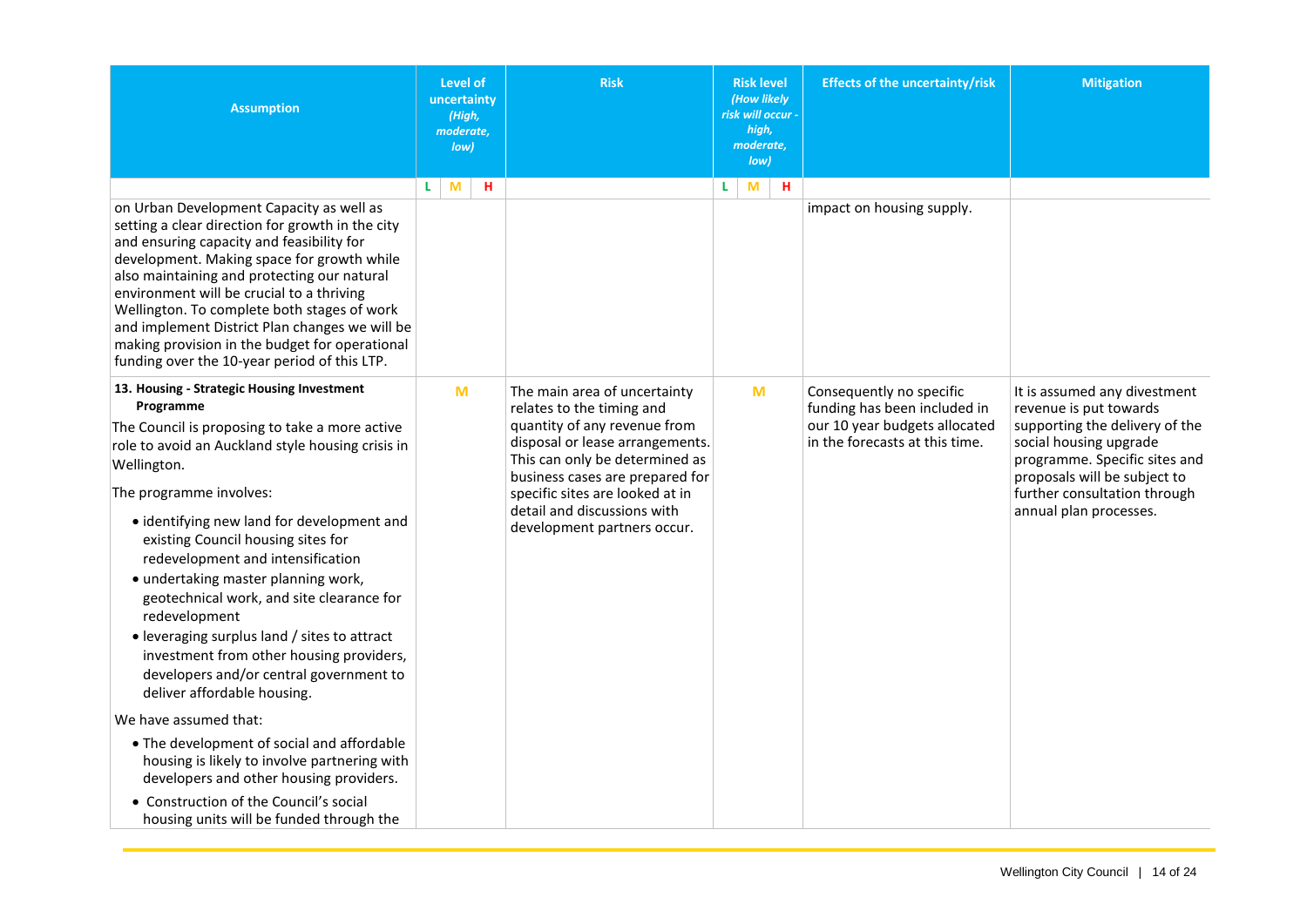<span id="page-15-1"></span><span id="page-15-0"></span>

| <b>Assumption</b>                                                                                                                                                                                                                                                                                                                                                                                                                                                                                                                       | Level of<br>uncertainty<br>(High,<br>moderate,<br>low) | <b>Risk</b>                                                                                                                                                                                                                                        | <b>Risk level</b><br>(How likely<br>risk will occur -<br>high,<br>moderate,<br>low) | <b>Effects of the uncertainty/risk</b>                                                    | <b>Mitigation</b>            |
|-----------------------------------------------------------------------------------------------------------------------------------------------------------------------------------------------------------------------------------------------------------------------------------------------------------------------------------------------------------------------------------------------------------------------------------------------------------------------------------------------------------------------------------------|--------------------------------------------------------|----------------------------------------------------------------------------------------------------------------------------------------------------------------------------------------------------------------------------------------------------|-------------------------------------------------------------------------------------|-------------------------------------------------------------------------------------------|------------------------------|
|                                                                                                                                                                                                                                                                                                                                                                                                                                                                                                                                         | M<br>н<br>L.                                           |                                                                                                                                                                                                                                                    | н<br>M<br>L.                                                                        |                                                                                           |                              |
| existing Social Housing Upgrade<br>Programme (and any disposal / lease of<br>surplus land); and                                                                                                                                                                                                                                                                                                                                                                                                                                         |                                                        |                                                                                                                                                                                                                                                    |                                                                                     |                                                                                           |                              |
| • The construction of affordable housing<br>units will be funded and delivered by<br>development partners.                                                                                                                                                                                                                                                                                                                                                                                                                              |                                                        |                                                                                                                                                                                                                                                    |                                                                                     |                                                                                           |                              |
| 14. Water treatment (Havelock North Drinking<br><b>Water Inquiry)</b>                                                                                                                                                                                                                                                                                                                                                                                                                                                                   | L                                                      | Any increase in the standards<br>relating to the treatment of                                                                                                                                                                                      | L                                                                                   | Undetermined until standards<br>known                                                     |                              |
| Increased treatment standards (particularly<br>related to the treatment of water from<br>previously 'secure' sources and chlorination)<br>are going to gain strong support and are likely<br>to be implemented as a result of the Havelock<br>North Drinking Water Inquiry.<br>The OAG's auditors, as part of their audit, will<br>be specifically asking councils what the impact<br>is and how it has been addressed in the draft<br>LTP.<br>The SOLGM Business Performance Working<br>Party has recommended is likely that increased |                                                        | water from previously 'secure'<br>sources and chlorination that<br>requires a material change to<br>our current approach. All the<br>water that Wellington Water<br>supply to Wellington, Porirua,<br>Lower Hutt and Upper Hutt is<br>chlorinated. |                                                                                     |                                                                                           |                              |
| treatment standards will result from the<br>enquiry. In particular standards related to the<br>treatment of water from previously considered<br>'secure' sources of drinking water. For this LTP<br>we are assuming that increasing Drinking<br>Water Standards are "more likely".                                                                                                                                                                                                                                                      |                                                        |                                                                                                                                                                                                                                                    |                                                                                     |                                                                                           |                              |
| <b>Financial assumptions</b>                                                                                                                                                                                                                                                                                                                                                                                                                                                                                                            |                                                        |                                                                                                                                                                                                                                                    |                                                                                     |                                                                                           |                              |
| 15. Inflation                                                                                                                                                                                                                                                                                                                                                                                                                                                                                                                           | L                                                      | That actual inflation will be                                                                                                                                                                                                                      | L                                                                                   | Inflation is affected by external                                                         | Annual review through annual |
| The Council has adjusted base financial<br>projections to reflect the estimated impact of<br>inflation.                                                                                                                                                                                                                                                                                                                                                                                                                                 |                                                        | significantly different from the<br>assumed inflation.                                                                                                                                                                                             |                                                                                     | economic factors, most of<br>which are outside of the<br>Council's control and influence. | plan process.                |
|                                                                                                                                                                                                                                                                                                                                                                                                                                                                                                                                         |                                                        |                                                                                                                                                                                                                                                    |                                                                                     | The Council's costs and the<br>income required to fund those                              |                              |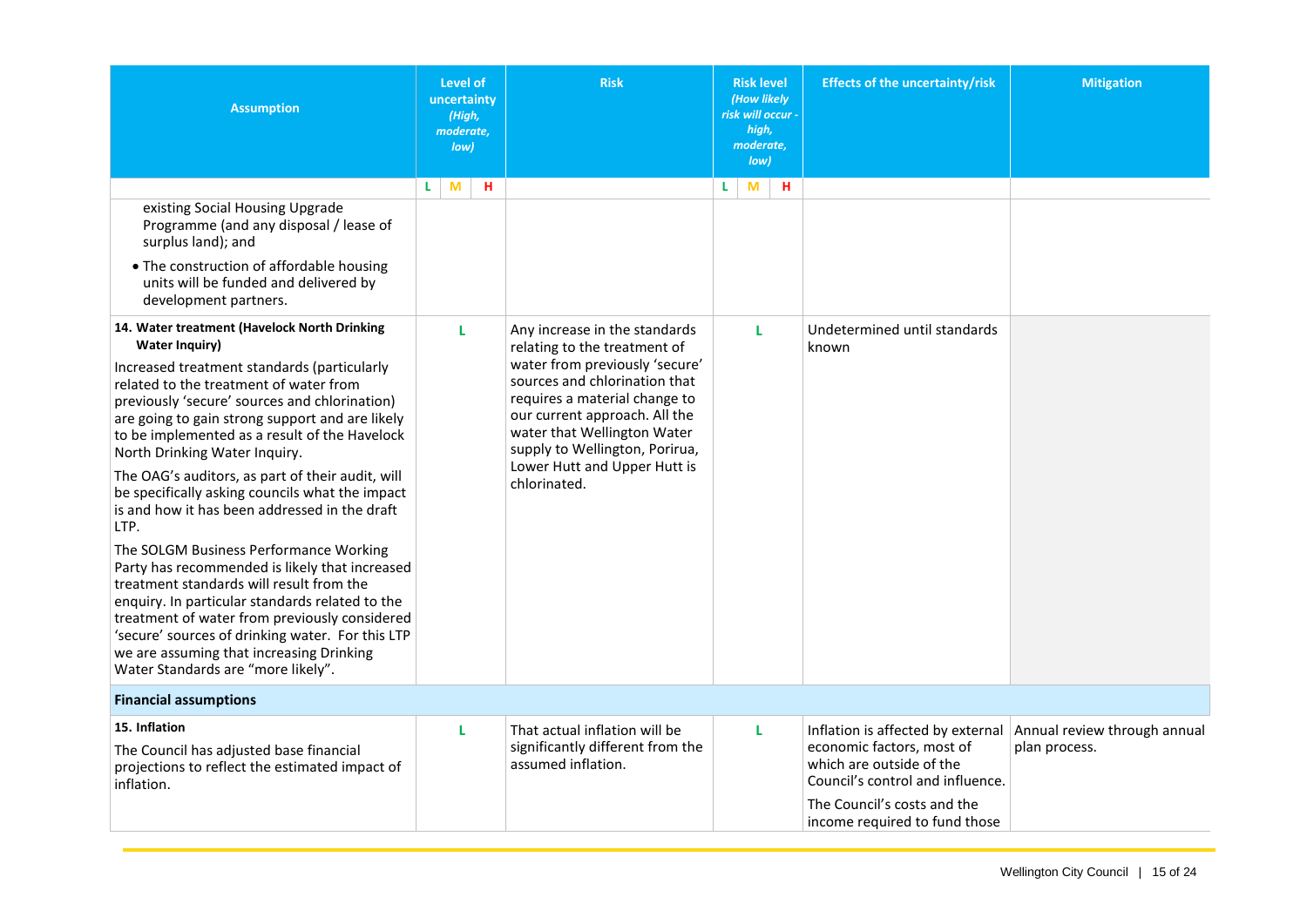|                                                                                                                                                                                                                                                         |       | <b>Assumption</b> |       |       | <b>Level of</b><br>uncertainty<br>(High,<br>moderate,<br>low) |       |                                                                                                                                                                                                                                                                                                            | <b>Risk</b> |       |       |   | <b>Risk level</b><br>(How likely<br>risk will occur -<br>high,<br>moderate,<br>low) |   | <b>Effects of the uncertainty/risk</b>                                                                                     | <b>Mitigation</b> |
|---------------------------------------------------------------------------------------------------------------------------------------------------------------------------------------------------------------------------------------------------------|-------|-------------------|-------|-------|---------------------------------------------------------------|-------|------------------------------------------------------------------------------------------------------------------------------------------------------------------------------------------------------------------------------------------------------------------------------------------------------------|-------------|-------|-------|---|-------------------------------------------------------------------------------------|---|----------------------------------------------------------------------------------------------------------------------------|-------------------|
|                                                                                                                                                                                                                                                         |       |                   |       |       | M<br>L.                                                       | н     |                                                                                                                                                                                                                                                                                                            |             |       |       | L | M                                                                                   | н |                                                                                                                            |                   |
|                                                                                                                                                                                                                                                         |       |                   |       |       |                                                               |       |                                                                                                                                                                                                                                                                                                            |             |       |       |   |                                                                                     |   | costs will increase by the rate<br>of inflation unless efficiency<br>gains can be made.                                    |                   |
| Inflation Rates Applied - Inflation rates have<br>been estimated using the BERL Forecasts of<br>Price level Change Adjustors to 2028. We also<br>assume that the Reserve Bank will use<br>monetary controls to keep CPI within the 1.5%<br>to 3% range. |       |                   |       |       | L                                                             |       | Inflation exceeds forecasts. The<br>BERL personnel forecast is for<br>New Zealand as a whole, and<br>not specific to Wellington. The<br>city currently enjoys low<br>unemployment and with<br>central government<br>departments also a significant<br>employer in the city, the labour<br>market is tight. |             |       |       |   | L                                                                                   |   | The Council's costs increase<br>faster than planned.                                                                       |                   |
|                                                                                                                                                                                                                                                         |       |                   |       |       |                                                               |       | 2018/19 2019/20 2020/21 2021/22 2022/23 2023/24 2024/25 2025/26 2026/27 2027/28                                                                                                                                                                                                                            |             |       |       |   |                                                                                     |   |                                                                                                                            |                   |
| Planning and 1.96%<br>regulation                                                                                                                                                                                                                        |       | 2.12%             | 2.08% | 2.13% | 2.17%                                                         | 2.30% | 2.34%                                                                                                                                                                                                                                                                                                      | 2.37%       | 2.40% | 2.50% |   |                                                                                     |   |                                                                                                                            |                   |
| Roading                                                                                                                                                                                                                                                 | 2.06% | 2.21%             | 2.16% | 2.30% | 2.34%                                                         | 2.46% | 2.49%                                                                                                                                                                                                                                                                                                      | 2.60%       | 2.69% | 2.78% |   |                                                                                     |   |                                                                                                                            |                   |
| Transport                                                                                                                                                                                                                                               | 2.06% | 2.02%             | 2.07% | 2.22% | 2.26%                                                         | 2.30% | 2.33%                                                                                                                                                                                                                                                                                                      | 2.53%       | 2.55% | 2.65% |   |                                                                                     |   |                                                                                                                            |                   |
| Community<br>Activities                                                                                                                                                                                                                                 | 1.67% | 2.03%             | 2.09% | 2.14% | 2.18%                                                         | 2.22% | 2.35%                                                                                                                                                                                                                                                                                                      | 2.38%       | 2.41% | 2.60% |   |                                                                                     |   |                                                                                                                            |                   |
| Water and<br>Environmental<br>Management                                                                                                                                                                                                                | 2.36% | 2.50%             | 2.25% | 2.38% | 2.42%                                                         | 2.53% | 2.56%                                                                                                                                                                                                                                                                                                      | 2.66%       | 2.75% | 2.83% |   |                                                                                     |   |                                                                                                                            |                   |
| Personnel                                                                                                                                                                                                                                               | 1.60% | 1.60%             | 1.70% | 1.80% | 1.80%                                                         | 1.90% | 1.90%                                                                                                                                                                                                                                                                                                      | 2.00%       | 2.00% | 2.10% |   |                                                                                     |   |                                                                                                                            |                   |
|                                                                                                                                                                                                                                                         |       |                   |       |       |                                                               |       |                                                                                                                                                                                                                                                                                                            |             |       |       |   |                                                                                     |   | The inflation rates above have been applied across all items included in the Long-term Plan budgets with the exception of: |                   |
| Personnel Costs - An additional provision of<br>1% increase in personnel costs has been<br>included for each of the first five years to<br>address the gap between Council average<br>remuneration and the local government<br>market median.           |       |                   |       |       |                                                               |       | That the market median moves<br>at a higher or lower rate than<br>forecast.                                                                                                                                                                                                                                |             |       |       |   |                                                                                     |   | Further adjustments to<br>personnel cost budgets and/or<br>staffing levels may be required<br>in future plans.             |                   |
| Revenue from investment properties - not<br>inflated as most ground leases are subject to<br>fixed rentals across the period.                                                                                                                           |       |                   |       |       |                                                               |       | The relevant revenue streams<br>identified are influenced by<br>changes in prices or the rate of                                                                                                                                                                                                           |             |       |       |   |                                                                                     |   |                                                                                                                            |                   |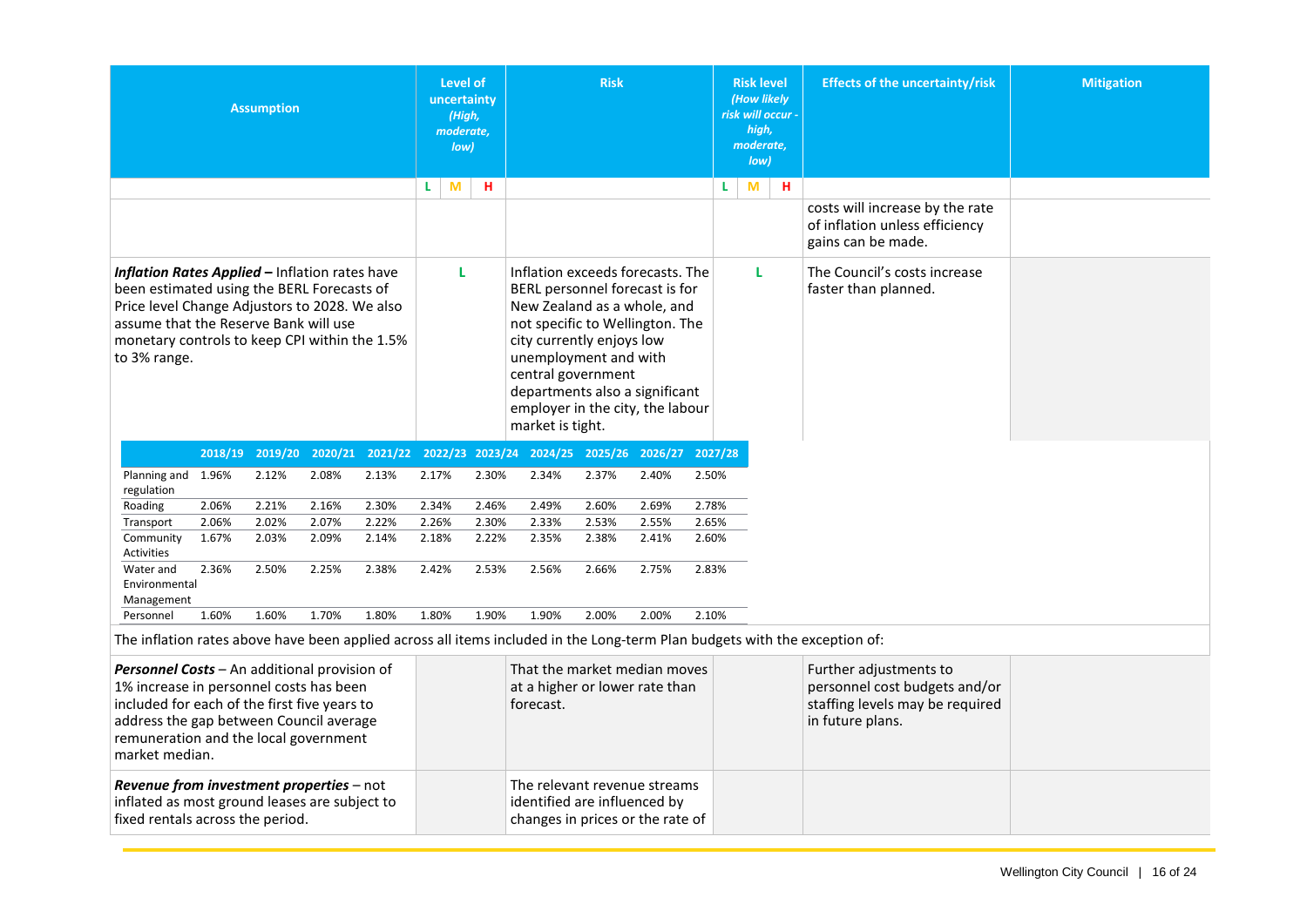<span id="page-17-0"></span>

| <b>Assumption</b>                                                                                                                                                                                                                                                                                                                                                                                    | <b>Level of</b><br>uncertainty<br>(High,<br>moderate,<br>low) | <b>Risk</b>                                                                                                                            | <b>Risk level</b><br>(How likely<br>risk will occur -<br>high,<br>moderate,<br>Iow | <b>Effects of the uncertainty/risk</b>                                                                                                                                                                                                                                                                                                    | <b>Mitigation</b>                                                                                                                                                                                                                                                                                                       |
|------------------------------------------------------------------------------------------------------------------------------------------------------------------------------------------------------------------------------------------------------------------------------------------------------------------------------------------------------------------------------------------------------|---------------------------------------------------------------|----------------------------------------------------------------------------------------------------------------------------------------|------------------------------------------------------------------------------------|-------------------------------------------------------------------------------------------------------------------------------------------------------------------------------------------------------------------------------------------------------------------------------------------------------------------------------------------|-------------------------------------------------------------------------------------------------------------------------------------------------------------------------------------------------------------------------------------------------------------------------------------------------------------------------|
|                                                                                                                                                                                                                                                                                                                                                                                                      | M<br>н<br>L.                                                  |                                                                                                                                        | M<br>н<br>L.                                                                       |                                                                                                                                                                                                                                                                                                                                           |                                                                                                                                                                                                                                                                                                                         |
|                                                                                                                                                                                                                                                                                                                                                                                                      |                                                               | inflation.                                                                                                                             |                                                                                    |                                                                                                                                                                                                                                                                                                                                           |                                                                                                                                                                                                                                                                                                                         |
| Petrol tax - forecast to remain constant.<br>Revenue from petrol tax is driven by tax rates<br>and volumes - both of which are expected to<br>remain constant over the 10-year period of this<br>LTP.                                                                                                                                                                                                |                                                               | That the revenue streams<br>identified fluctuate annually as<br>a result of external factors<br>outside the control of the<br>Council. |                                                                                    | Although the revenue streams<br>may vary annually due to<br>factors outside the control of<br>the Council (e.g. petrol<br>consumption may vary and<br>therefore affect the revenue<br>received from Petrol Tax) it is<br>not considered that annual<br>variances will have a material<br>effect on the financial forecasts<br>in the LTP. |                                                                                                                                                                                                                                                                                                                         |
| Interest revenue - forecast to remain constant.<br>Interest rates do not increase annually in line<br>with rates of inflation. Refer section below.                                                                                                                                                                                                                                                  |                                                               | N/A                                                                                                                                    |                                                                                    |                                                                                                                                                                                                                                                                                                                                           |                                                                                                                                                                                                                                                                                                                         |
| Dividends - Although rates of inflation will<br>affect the revenues and expenditures of those<br>entities distributing dividends to the Council it<br>is not anticipated that the level of dividend will<br>be influenced by rates of inflation in the future.                                                                                                                                       |                                                               | N/A                                                                                                                                    |                                                                                    |                                                                                                                                                                                                                                                                                                                                           |                                                                                                                                                                                                                                                                                                                         |
| 16. Expected interest rates on borrowings                                                                                                                                                                                                                                                                                                                                                            | L                                                             | That prevailing interest rates                                                                                                         | L                                                                                  | Based on the minimum                                                                                                                                                                                                                                                                                                                      | Interest rates are largely                                                                                                                                                                                                                                                                                              |
| Interest is calculated using the following<br>interest rates:<br>Interest rate %<br>Year<br>2018/19<br>4.30% per annum<br>2019/20<br>4.45% per annum<br>2020/21<br>4.65% per annum<br>2021/22<br>4.80% per annum<br>2022/23<br>5.10% per annum<br>2023/24<br>5.25% per annum<br>2024/25<br>5.40% per annum<br>2025/26<br>5.40% per annum<br>2026/27<br>5.50% per annum<br>2027/28<br>5.60% per annum |                                                               | will differ significantly from<br>those estimated.                                                                                     |                                                                                    | hedging profile, a 0.1%<br>movement in interest rates will<br>increase/decrease annual<br>interest expense by between<br>\$200,000 and \$1,000,000 per<br>annum across the 10-year<br>period of this LTP.                                                                                                                                 | driven by factors external to<br>the New Zealand economy.<br>The Council manages its<br>exposure to adverse changes<br>in interest rates through the<br>use of interest rate swaps. At<br>any time Council policy is to<br>have a minimum level of<br>interest rate hedging<br>equivalent to 50% of core<br>borrowings. |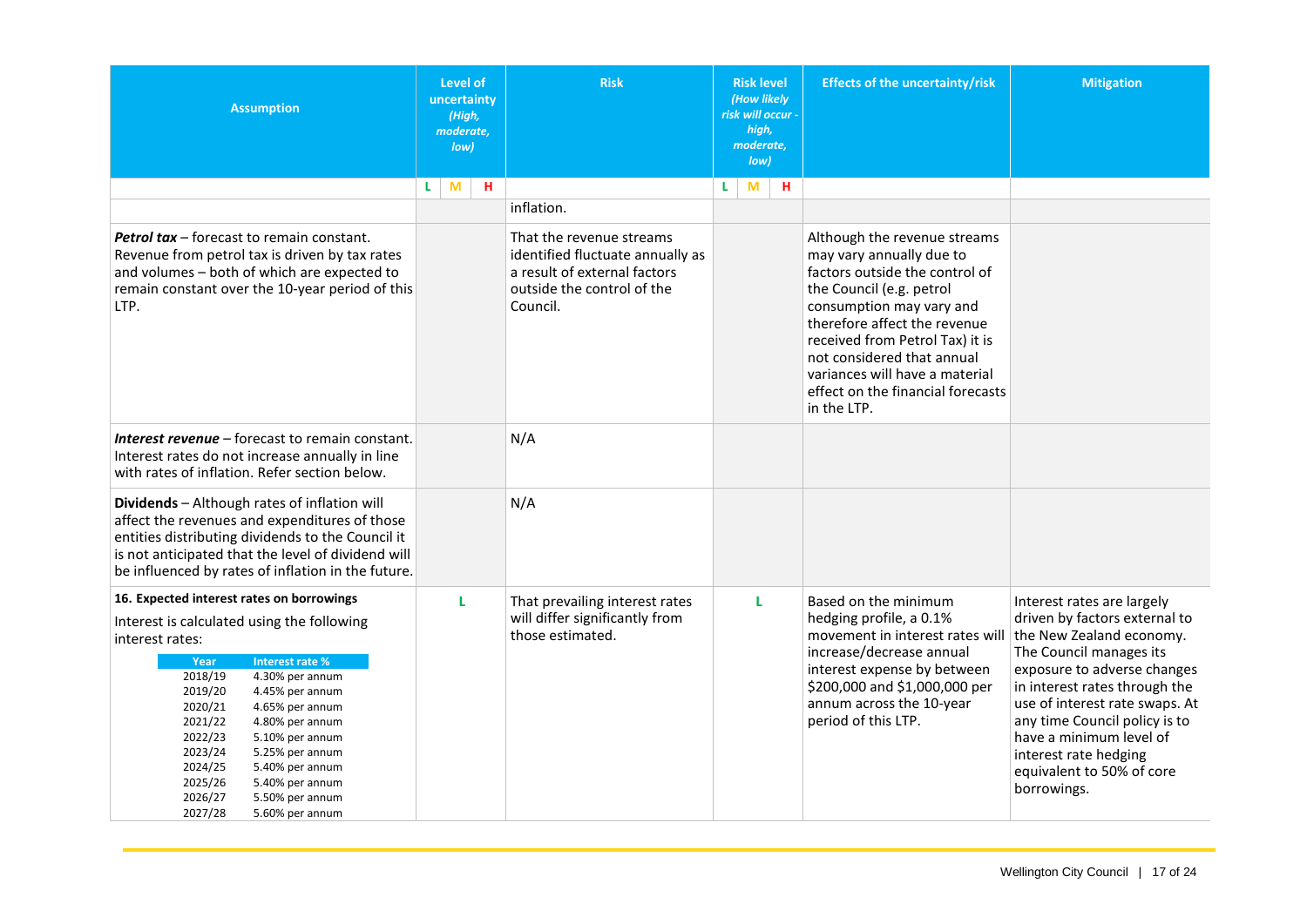<span id="page-18-2"></span><span id="page-18-1"></span><span id="page-18-0"></span>

| <b>Assumption</b>                                                                                                                                                                                                                                                                                                                                                                                                       | <b>Level of</b><br>uncertainty<br>(High,<br>moderate,<br>low) | <b>Risk</b>                                                                       | <b>Risk level</b><br>(How likely<br>risk will occur -<br>high,<br>moderate,<br>low) |    |   | <b>Effects of the uncertainty/risk</b>                                                                                                                                                                                                              | <b>Mitigation</b>                                              |  |  |
|-------------------------------------------------------------------------------------------------------------------------------------------------------------------------------------------------------------------------------------------------------------------------------------------------------------------------------------------------------------------------------------------------------------------------|---------------------------------------------------------------|-----------------------------------------------------------------------------------|-------------------------------------------------------------------------------------|----|---|-----------------------------------------------------------------------------------------------------------------------------------------------------------------------------------------------------------------------------------------------------|----------------------------------------------------------------|--|--|
|                                                                                                                                                                                                                                                                                                                                                                                                                         | н<br>M<br>L                                                   |                                                                                   | L.                                                                                  | M  | н |                                                                                                                                                                                                                                                     |                                                                |  |  |
| Expected return on investments - the Council has forecast the following returns for significant investments:                                                                                                                                                                                                                                                                                                            |                                                               |                                                                                   |                                                                                     |    |   |                                                                                                                                                                                                                                                     |                                                                |  |  |
| 17. Wellington International Airport Limited<br>shareholding<br>It is assumed that the Council will retain its<br>existing investment in WIAL of 34% and that a<br>regular flow of revenue will be received by way<br>of dividend.                                                                                                                                                                                      | L                                                             | That the Council receives less<br>than the forecast level of<br>dividend.         |                                                                                     | L. |   | The level of dividend is<br>dependent on the financial<br>performance of the company.<br>If the actual returns are<br>significantly less than forecast,<br>the Council will need to look<br>for alternative funding through<br>rates or borrowings. | Regular monitoring of the<br>financial performance of<br>WIAL. |  |  |
| 18. Wellington Cable Car Limited                                                                                                                                                                                                                                                                                                                                                                                        | L                                                             | That the financial performance                                                    |                                                                                     | L. |   | The level of dividend is                                                                                                                                                                                                                            | Regular monitoring of the                                      |  |  |
| It is assumed that the Council will retain its<br>existing investment at current levels. No<br>dividends are assumed across the 10-year<br>period of this LTP.                                                                                                                                                                                                                                                          |                                                               | of the company declines.                                                          |                                                                                     |    |   | dependent on the financial<br>performance of the company.<br>If the actual returns are<br>significantly less than forecast,<br>the Council will need to look<br>for alternative funding through<br>rates or borrowings.                             | financial performance of the<br>company.                       |  |  |
| 19. Wellington Regional Stadium Trust loan                                                                                                                                                                                                                                                                                                                                                                              | г                                                             | No interest or loan repayments                                                    |                                                                                     | L  |   | None, as the assumption in this Regular monitoring of the                                                                                                                                                                                           |                                                                |  |  |
| In accordance with the terms of the loan, no<br>interest has been forecast across the 10-year<br>period of this LTP.<br>The loan is due to be repaid once the Trust has<br>repaid all of its other liabilities and borrowings.<br>The Trust may return part of its annual<br>operating surplus to the Council to repay all or<br>part of the outstanding loan. We assume no<br>interest or loan repayment for this LTP. |                                                               | are forecast in this LTP.                                                         |                                                                                     |    |   | LTP is for no interest or loan<br>repayments.                                                                                                                                                                                                       | financial performance of the<br>Trust.                         |  |  |
| 20. Targeted accommodation rate<br>This plan includes a broad range of investments<br>that will support the visitor economy.                                                                                                                                                                                                                                                                                            | M                                                             | The targeted rate is not<br>approved or approved at a<br>lower rate than planned. |                                                                                     | M  |   | In the event that the targeted<br>rate does not eventuate or is<br>set in place at a lower level<br>than assumed, then there                                                                                                                        |                                                                |  |  |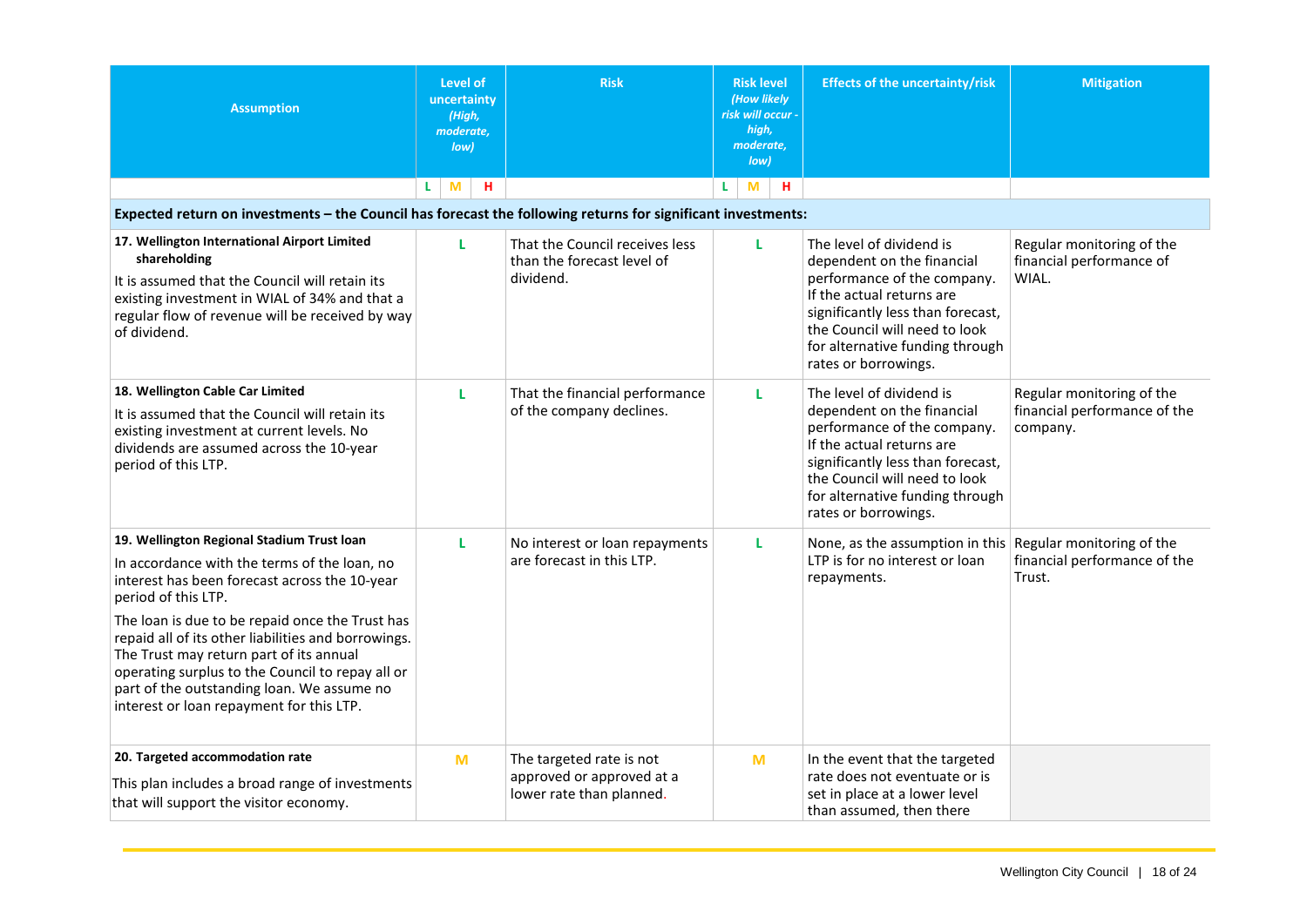<span id="page-19-1"></span><span id="page-19-0"></span>

| <b>Assumption</b>                                                                                                                                                                                                                                                                                                                                                                                | Level of<br>uncertainty<br>(High,<br>moderate,<br>low) | <b>Risk</b>                                                                                                                                  | <b>Risk level</b><br>(How likely<br>risk will occur -<br>high,<br>moderate,<br>low) | <b>Effects of the uncertainty/risk</b>                                                                                                                                                               | <b>Mitigation</b>                                                                                                                                                                                                                                                                                                                                                                                                                                                                                                                                                                 |
|--------------------------------------------------------------------------------------------------------------------------------------------------------------------------------------------------------------------------------------------------------------------------------------------------------------------------------------------------------------------------------------------------|--------------------------------------------------------|----------------------------------------------------------------------------------------------------------------------------------------------|-------------------------------------------------------------------------------------|------------------------------------------------------------------------------------------------------------------------------------------------------------------------------------------------------|-----------------------------------------------------------------------------------------------------------------------------------------------------------------------------------------------------------------------------------------------------------------------------------------------------------------------------------------------------------------------------------------------------------------------------------------------------------------------------------------------------------------------------------------------------------------------------------|
| In the coming year we will explore options<br>around introducing a visitor based targeted<br>rate from year 3 of this plan. We are including<br>the rate in the out-years because we want to<br>go through detailed analysis and talk to a wide<br>range of stakeholders to make sure the new<br>rate is fair and equitable.                                                                     | н<br>M<br>L.                                           |                                                                                                                                              | н<br>L.<br>M                                                                        | would be a consequential<br>increased rates impost.                                                                                                                                                  |                                                                                                                                                                                                                                                                                                                                                                                                                                                                                                                                                                                   |
| 21. Convention Centre<br>We have assumed:<br>• \$25m government contribution to the<br>convention centre.                                                                                                                                                                                                                                                                                        | M                                                      | That operating surpluses<br>returned to the Council are<br>lower than forecast.                                                              | L                                                                                   | In the event that operating<br>surpluses do not eventuate or<br>operating losses are incurred<br>then there would be a<br>consequential increased rates<br>impost.                                   | Operating forecasts assume a<br>mid-case scenario based on a<br>business case with robust and<br>sound assumptions. A range<br>of industry experts (including<br>PricewaterhouseCoopers,<br><b>BERL Economics, Howarth HTL</b><br>Ltd, and Covec Ltd) were<br>engaged in preparing and<br>reviewing the business case.<br>The business case has been<br>prepared in full knowledge of<br>the planned developments in<br>other regions.<br>Regular monitoring of the<br>financial performance of the<br>Convention Centre will enable<br>the management of any<br>operating risks. |
| 22. New Zealand Transport Agency (NZTA) funding<br>The Council has made assumptions on the level<br>of subsidies it expects to receive from central<br>government through the NZTA over the period<br>of the LTP. The NZTA's funding assistance<br>system was reviewed during 2012-14 resulting<br>in a revised normal funding assistance rate<br>(FAR). Since 2015 we have been on a transition | L                                                      | NZTA makes further changes to<br>the subsidy rate, the funding<br>cap or the criteria for inclusion<br>in the subsidised works<br>programme. | L                                                                                   | Variations in the subsidy rates<br>of approx. 1% would not<br>impact the Council's funding<br>income stream due to current<br>eligible expenditure being in<br>excess of the current funding<br>cap. |                                                                                                                                                                                                                                                                                                                                                                                                                                                                                                                                                                                   |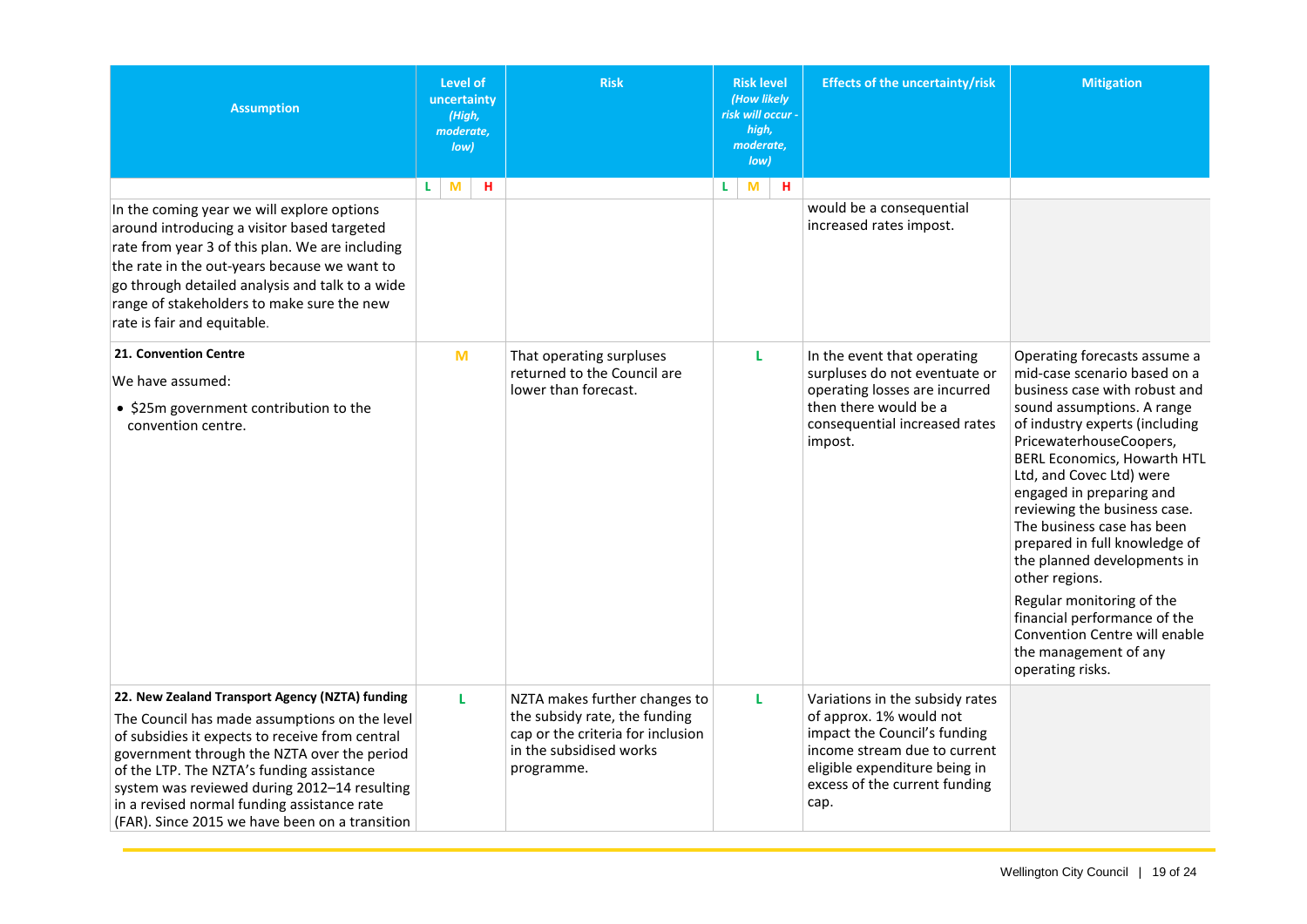<span id="page-20-3"></span><span id="page-20-2"></span><span id="page-20-1"></span><span id="page-20-0"></span>

| <b>Assumption</b>                                                                                                                                                                                          | Level of<br>uncertainty<br>(High,<br>moderate,<br>low) | <b>Risk</b>                                                                   | <b>Risk level</b><br>(How likely<br>risk will occur -<br>high,<br>moderate,<br>low) | <b>Effects of the uncertainty/risk</b>                                                                                                                                                                                                                                                                                    | <b>Mitigation</b> |
|------------------------------------------------------------------------------------------------------------------------------------------------------------------------------------------------------------|--------------------------------------------------------|-------------------------------------------------------------------------------|-------------------------------------------------------------------------------------|---------------------------------------------------------------------------------------------------------------------------------------------------------------------------------------------------------------------------------------------------------------------------------------------------------------------------|-------------------|
|                                                                                                                                                                                                            | н<br>M<br>L.                                           |                                                                               | н<br>L.<br>M                                                                        |                                                                                                                                                                                                                                                                                                                           |                   |
| toward the normal FAR. We have now reached<br>the normal FAR so is expected to remain at<br>51% for the period of the LTP.                                                                                 |                                                        |                                                                               |                                                                                     |                                                                                                                                                                                                                                                                                                                           |                   |
| 23. Vested assets                                                                                                                                                                                          | H                                                      | That Council will have assets                                                 | L                                                                                   | The level of vested assets                                                                                                                                                                                                                                                                                                |                   |
| No vesting of assets is forecast across the 10-<br>year period of this LTP.                                                                                                                                |                                                        | vested thereby increasing the<br>depreciation expense in<br>subsequent years. |                                                                                     | fluctuates considerably from<br>year to year and is<br>unpredictable. Historical levels<br>have not been material. The<br>recognition of vested assets in<br>the income statement is non-<br>cash in nature and will have no<br>effect on rates.<br>The financial effect of the<br>uncertainty is expected to be<br>low.  |                   |
|                                                                                                                                                                                                            |                                                        |                                                                               |                                                                                     |                                                                                                                                                                                                                                                                                                                           |                   |
| 24. Sale of assets<br>We have assumed asset sales of \$35.2m will be<br>realised to repay borrowings across the 10-year<br>period of this LTP.                                                             | M                                                      | That the sale of assets do not<br>occur at forecasted levels.                 | M                                                                                   | If the level of asset sales is less<br>than forecasted, either our<br>level of debt will increase by<br>the relevant amount or the<br>Council may consider revising<br>its level of asset investment.<br>The interest cost of servicing<br>this debt will be lower or<br>higher depending on the level<br>of asset sales. |                   |
| 25. Sources of funds for the future replacement of<br>significant assets<br>Sources of funds for operating and capital<br>expenditure are obtained in accordance with<br>the Revenue and Financing Policy. | L                                                      | That sources of funds are not<br>achieved.                                    | L                                                                                   | User charges have been set at<br>previously achieved levels.<br>Depreciation is funded through<br>rates. The Council is able to<br>access borrowings at levels<br>forecast within the LTP.                                                                                                                                |                   |
| 26. Useful lives of significant assets<br>The estimated useful lives of significant assets                                                                                                                 | L                                                      | That assets wear out earlier or<br>later than estimated.                      | L                                                                                   | Depreciation and interest costs<br>would increase if capital                                                                                                                                                                                                                                                              |                   |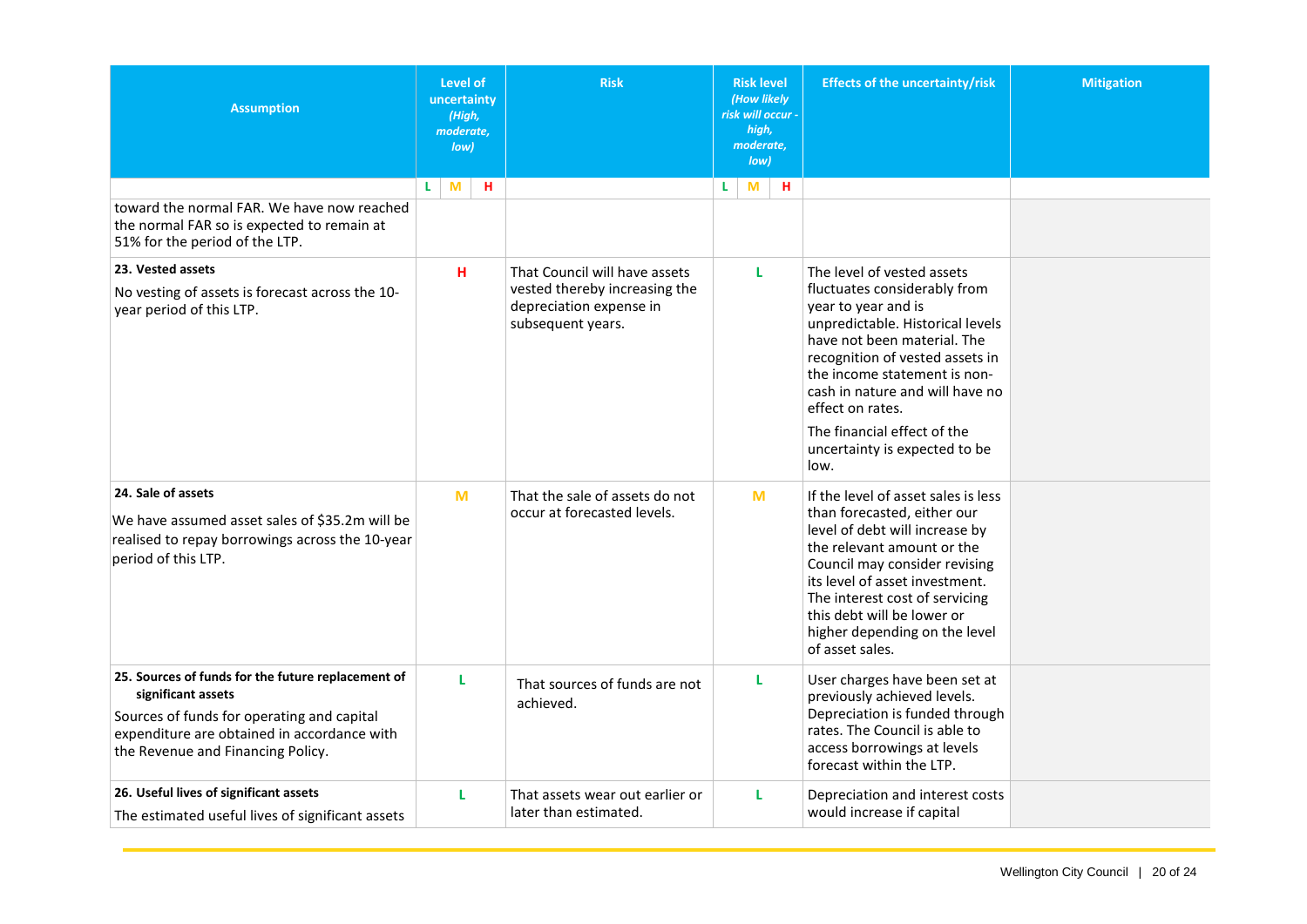<span id="page-21-0"></span>

| <b>Assumption</b>                                                                                                                                                                      | <b>Level of</b><br>uncertainty<br>(High,<br>moderate,<br>low) | <b>Risk</b>                                                                                                                           | <b>Risk level</b><br>(How likely<br>risk will occur -<br>high,<br>moderate,<br>low) | <b>Effects of the uncertainty/risk</b>                                                                 | <b>Mitigation</b>                                                                                                                                                                                          |
|----------------------------------------------------------------------------------------------------------------------------------------------------------------------------------------|---------------------------------------------------------------|---------------------------------------------------------------------------------------------------------------------------------------|-------------------------------------------------------------------------------------|--------------------------------------------------------------------------------------------------------|------------------------------------------------------------------------------------------------------------------------------------------------------------------------------------------------------------|
| will be as shown in the Statement of                                                                                                                                                   | M<br>н<br>L                                                   |                                                                                                                                       | M<br>н<br>L.                                                                        | expenditure was required                                                                               |                                                                                                                                                                                                            |
| <b>Accounting Policies.</b>                                                                                                                                                            |                                                               |                                                                                                                                       |                                                                                     | earlier than anticipated. The<br>financial effect of the<br>uncertainty is likely to be<br>immaterial. |                                                                                                                                                                                                            |
| The majority of the significant assets will<br>continue to be revalued every 3 years.                                                                                                  | L                                                             | That Council activities change,<br>resulting in decisions not to<br>replace existing assets.                                          | L                                                                                   |                                                                                                        | These impacts could be<br>mitigated as capital projects<br>could be reprioritised in the<br>event of early expiration of<br>assets.                                                                        |
| It is assumed that assets will be replaced at the<br>end of their useful life.                                                                                                         | L.                                                            | That Council replaces assets<br>before the end of useful life.                                                                        | L                                                                                   |                                                                                                        | The Council has a<br>comprehensive asset<br>management planning<br>process. Where a decision is<br>made not to replace an asset,<br>this will be factored into<br>capital projections.                     |
| Planned asset acquisitions (as per the capital<br>expenditure programme) shall be depreciated<br>on the same basis as existing assets.                                                 | L                                                             | That more detailed analysis of<br>planned capital projects may<br>alter the useful life and<br>therefore the depreciation<br>expense. | L                                                                                   |                                                                                                        | Asset capacity and condition is<br>monitored, with replacement<br>works being planned<br>accordingly. Depreciation<br>is calculated in accordance<br>with accounting and asset<br>management requirements. |
| 27. Depreciation and revaluation of property, plant<br>and equipment (including water and transport<br>assets)                                                                         | L.                                                            | That actual revaluation<br>movements are significantly<br>different from those forecast.                                              | г                                                                                   |                                                                                                        | The majority of the Council's<br>depreciable property, plant<br>and equipment assets are                                                                                                                   |
| These forecasts include a 3-yearly estimate to<br>reflect the change in asset valuations for<br>property, plant and equipment in accordance<br>with the Council's accounting policies. |                                                               |                                                                                                                                       |                                                                                     |                                                                                                        | valued on a depreciated<br>replacement cost basis.<br>Therefore, using the projected<br>inflation rate as a proxy for                                                                                      |
| The following assumptions have been made for<br>this LTP:                                                                                                                              |                                                               |                                                                                                                                       |                                                                                     |                                                                                                        | revaluation movements is<br>appropriate and consistent<br>with the treatment of price                                                                                                                      |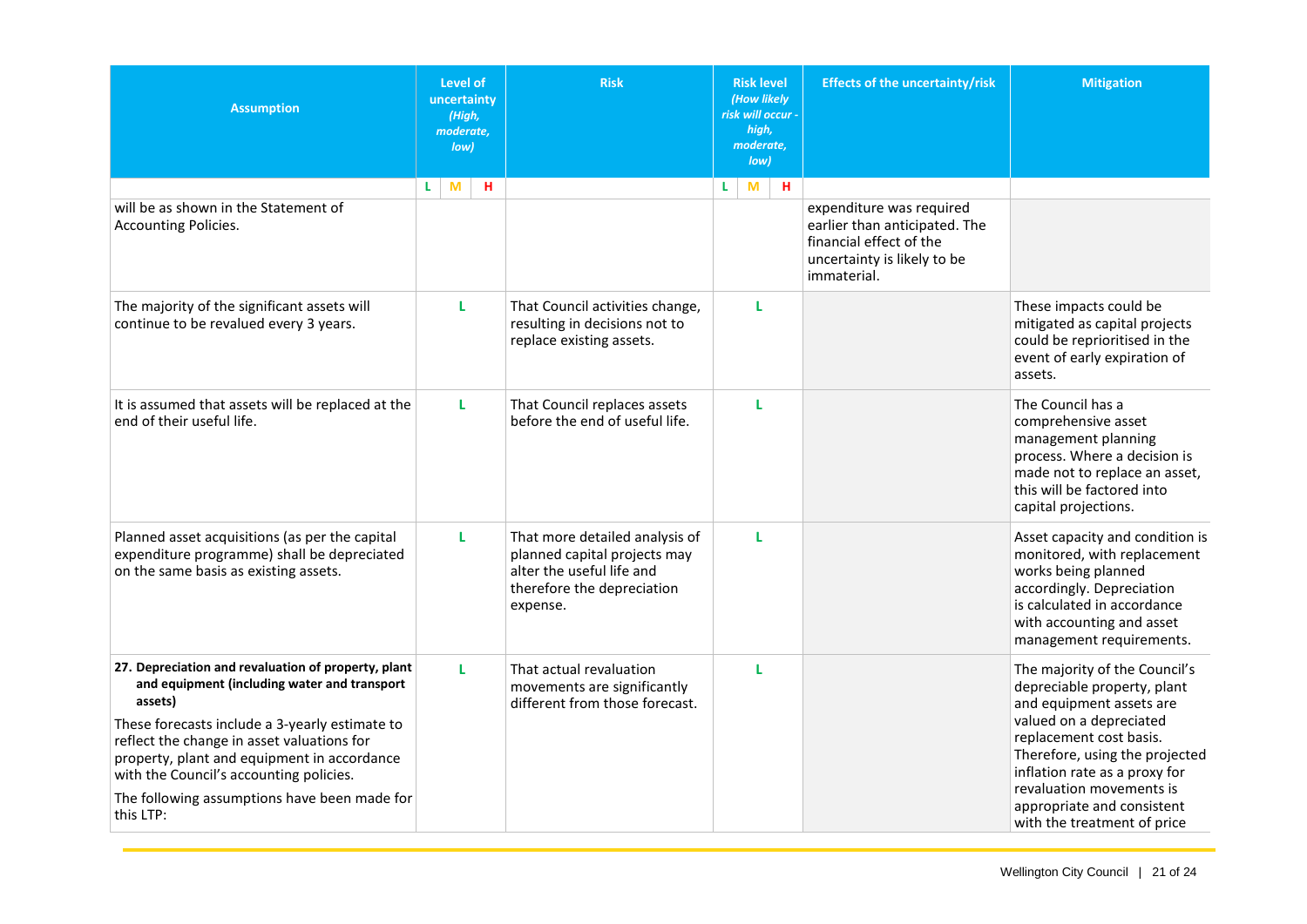<span id="page-22-0"></span>

| <b>Assumption</b>                                                                                                                                                                                                                                                                                                                                                                                                                                                                                                                 | Level of<br>uncertainty<br>(High,<br>moderate.<br>low) | <b>Risk</b>                                                                                                                                                                                                                                                                                                                                                                                                                                                                                                             |               | <b>Effects of the uncertainty/risk</b>                                                      | <b>Mitigation</b>                                                                                                                                                                                                 |
|-----------------------------------------------------------------------------------------------------------------------------------------------------------------------------------------------------------------------------------------------------------------------------------------------------------------------------------------------------------------------------------------------------------------------------------------------------------------------------------------------------------------------------------|--------------------------------------------------------|-------------------------------------------------------------------------------------------------------------------------------------------------------------------------------------------------------------------------------------------------------------------------------------------------------------------------------------------------------------------------------------------------------------------------------------------------------------------------------------------------------------------------|---------------|---------------------------------------------------------------------------------------------|-------------------------------------------------------------------------------------------------------------------------------------------------------------------------------------------------------------------|
| • The Council will continue its policy of fully<br>funding depreciation<br>• Revaluation movements shall equate the<br>inflation rates applied for all depreciable<br>property, plant and equipment (refer to                                                                                                                                                                                                                                                                                                                     | M<br>н<br>L.                                           |                                                                                                                                                                                                                                                                                                                                                                                                                                                                                                                         | н.<br>L.<br>M |                                                                                             | changes generally within the<br>LTP.<br>For land assets valued at<br>market value (based on sales<br>evidence), values have been                                                                                  |
| the "Inflation" section)<br>• The depreciation impact of inflation shall<br>be in the year following revaluation<br>• The value of non-depreciable assets (e.g.<br>land) is forecast to remain constant                                                                                                                                                                                                                                                                                                                           |                                                        |                                                                                                                                                                                                                                                                                                                                                                                                                                                                                                                         |               |                                                                                             | assumed to remain constant.<br>This reflects the wide disparity<br>in views on the sustainability<br>of current residential market<br>prices.                                                                     |
| 28. Revaluation of investment properties<br>It is assumed that the value of investment<br>properties accounted for at fair/market value<br>will and will change in by the Local<br>Government Cost Index (LGCI) across the 10<br>year plan.                                                                                                                                                                                                                                                                                       | M                                                      | That actual revaluation<br>movements will be significantly<br>different from those forecast                                                                                                                                                                                                                                                                                                                                                                                                                             | L             |                                                                                             | For assets valued at market<br>value (based on sales<br>evidence), values have been<br>assumed to remain constant.<br>This assumption has no<br>impact on depreciation as<br>these assets are not<br>depreciated. |
| 29. Insurance<br>The Council will maintain asset insurance<br>sufficient to indemnify itself against the<br>expected damage caused in a one in one<br>thousand year earthquake event. In November<br>2016 the Civic Administration building (CAB)<br>suffered significant damage during the 14<br>November 2016 earthquake. The building was<br>immediately closed and has remained closed<br>since the event. This building is subject to an<br>insurance claim, which covers both the repair<br>costs and the relocation costs. | M                                                      | The CAB insurance claim is still<br>in progress. The Council's<br>preliminary assessment of<br>earthquake repairs is in the<br>region of \$33.0 million. The<br>indemnity value of CAB under<br>Council's insurance value is<br>\$48.7 million. The insurance<br>policy has a deductible of \$5.0<br>million. While an estimate of<br>the repair and relocation costs<br>has been obtained by the<br>Council and provided to the<br>insurer there are still subject to<br>discussion and agreement with<br>the insurer. | M             | This means that the amount<br>that the Council will receive<br>cannot be reliably measured. | The Council has maintains a<br>sensitivity analysis of the<br>estimated building<br>impairment while Insurer<br>discussions proceed.                                                                              |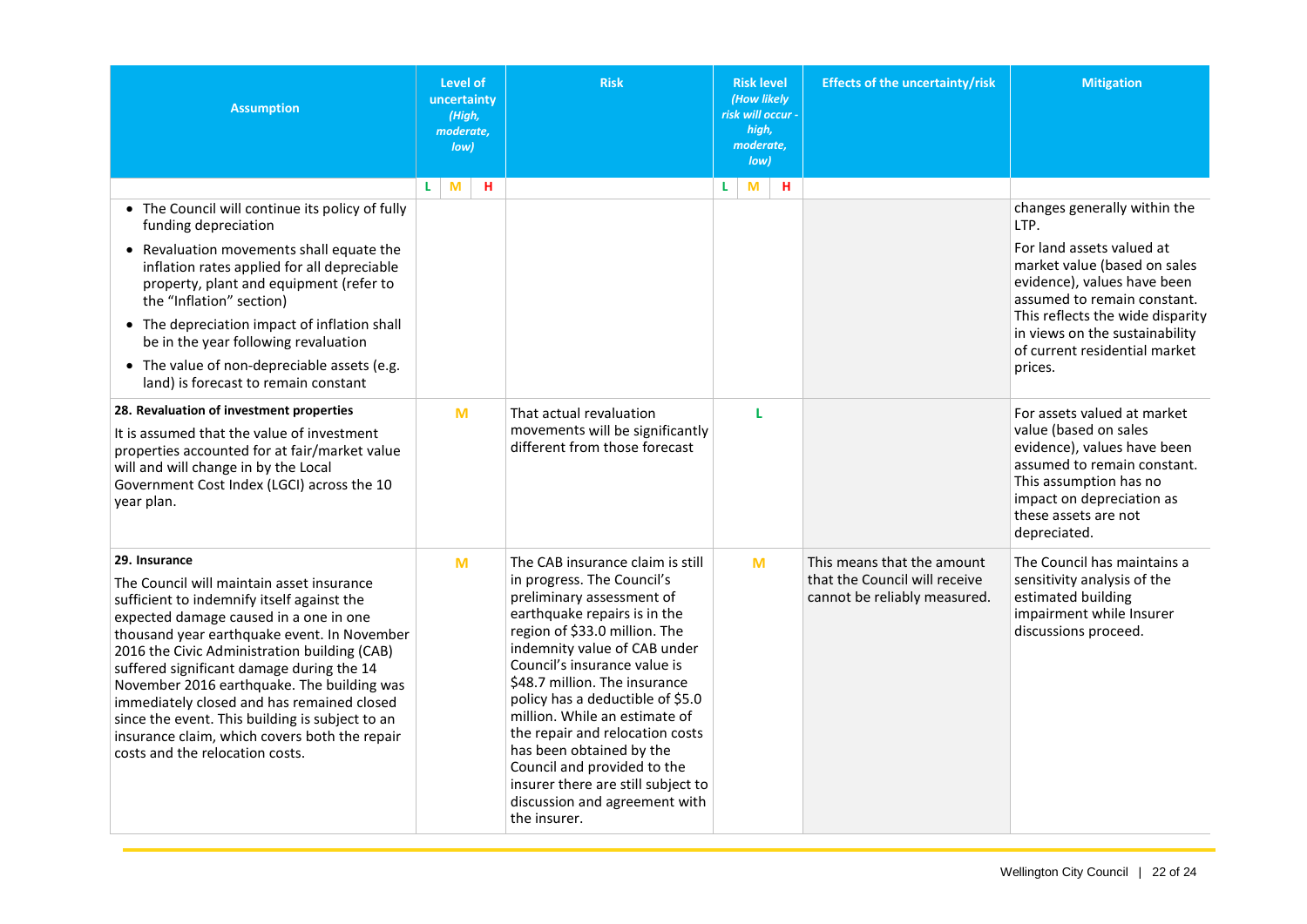<span id="page-23-3"></span><span id="page-23-2"></span><span id="page-23-1"></span><span id="page-23-0"></span>

| <b>Assumption</b>                                                                                                                                                                                                                                                                                                                                                                                               | Level of<br>uncertainty<br>(High,<br>moderate,<br>low) | <b>Risk</b>                                                                                                                                                                                                                                              | <b>Risk level</b><br>(How likely<br>risk will occur -<br>high,<br>moderate,<br>low) | <b>Effects of the uncertainty/risk</b>                                                                                                                                                                                                                                                                                   | <b>Mitigation</b>                                                                                                                                                                         |
|-----------------------------------------------------------------------------------------------------------------------------------------------------------------------------------------------------------------------------------------------------------------------------------------------------------------------------------------------------------------------------------------------------------------|--------------------------------------------------------|----------------------------------------------------------------------------------------------------------------------------------------------------------------------------------------------------------------------------------------------------------|-------------------------------------------------------------------------------------|--------------------------------------------------------------------------------------------------------------------------------------------------------------------------------------------------------------------------------------------------------------------------------------------------------------------------|-------------------------------------------------------------------------------------------------------------------------------------------------------------------------------------------|
|                                                                                                                                                                                                                                                                                                                                                                                                                 | H<br>M<br>L.                                           |                                                                                                                                                                                                                                                          | H<br>M<br>L.                                                                        |                                                                                                                                                                                                                                                                                                                          |                                                                                                                                                                                           |
| 30. LGFA Guarantee<br>Each of the shareholders of the LGFA is a party<br>to a Deed of Guarantee, whereby the parties to<br>the deed guarantee the obligations of the LGFA<br>and the guarantee obligations of other<br>participating local authorities to the LGFA, in<br>the event of default.                                                                                                                 | L                                                      | In the event of a default by the<br>LGFA, each guarantor would be<br>liable to pay a proportion of<br>the amount owing. The<br>proportion to be paid by each<br>respective guarantor is set in<br>relation to each guarantor's<br>relative rates income. | L.                                                                                  | The Council believes the risk of<br>the guarantee being called on<br>and any financial loss arising<br>from the guarantee is low. The<br>likelihood of a local authority<br>borrower defaulting is<br>extremely low and all of the<br>borrowings by a local authority<br>from the LGFA are secured by a<br>rates charge. |                                                                                                                                                                                           |
| 31. Renewal of external funding<br>It is assumed that the Council will be able to<br>renew existing borrowings on equivalent<br>terms.                                                                                                                                                                                                                                                                          | L                                                      | That new borrowings cannot<br>be accessed to fund future<br>capital requirements.                                                                                                                                                                        | M                                                                                   | Future capital programmes<br>may be delayed and the<br>Council improvement<br>programmes/infrastructure<br>assets may not receive the<br>required investment.                                                                                                                                                            | The Council minimises its<br>liquidity risk by maintaining a<br>mix of current and non-<br>current borrowings in<br>accordance with its<br>Investment and Liability<br>Management Policy. |
| 32. Weathertight homes<br>The Council will continue to spread the cost<br>incurred by settling weathertight homes claims<br>by funding claims from borrowings and<br>spreading the rates funded repayment across a<br>number of years. This LTP assumes that the<br>Council's weathertight homes liability will be<br>fully settled and the associated borrowing<br>repaid over the 10-year period of this LTP. | L                                                      | That the level of the claims and<br>settlements is higher than<br>provided for within the LTP.                                                                                                                                                           | M                                                                                   | The weathertight homes<br>liability is an actuarial<br>calculation based on the best<br>information currently available.<br>The liability provided for within<br>the Council's financial<br>statements is \$50m, a 1%<br>change in this figure would<br>equate to \$0.5m.                                                |                                                                                                                                                                                           |
| 33. General rates differential<br>It is assumed that the general rates differential<br>will remain at 2.8:1 Commercial:<br>Base/Residential over the 10-year period of<br>this LTP.                                                                                                                                                                                                                             | L                                                      | That the Council makes the<br>decision to change the general<br>rates differential from forecast.                                                                                                                                                        | M                                                                                   | Should the Council decide to<br>change the general rate<br>differential, the maximum it<br>could be expected to move<br>would be from 2.8:1 to 1:1<br>Commercial: Base/Residential.<br>This could potentially transfer<br>the rates impost from                                                                          |                                                                                                                                                                                           |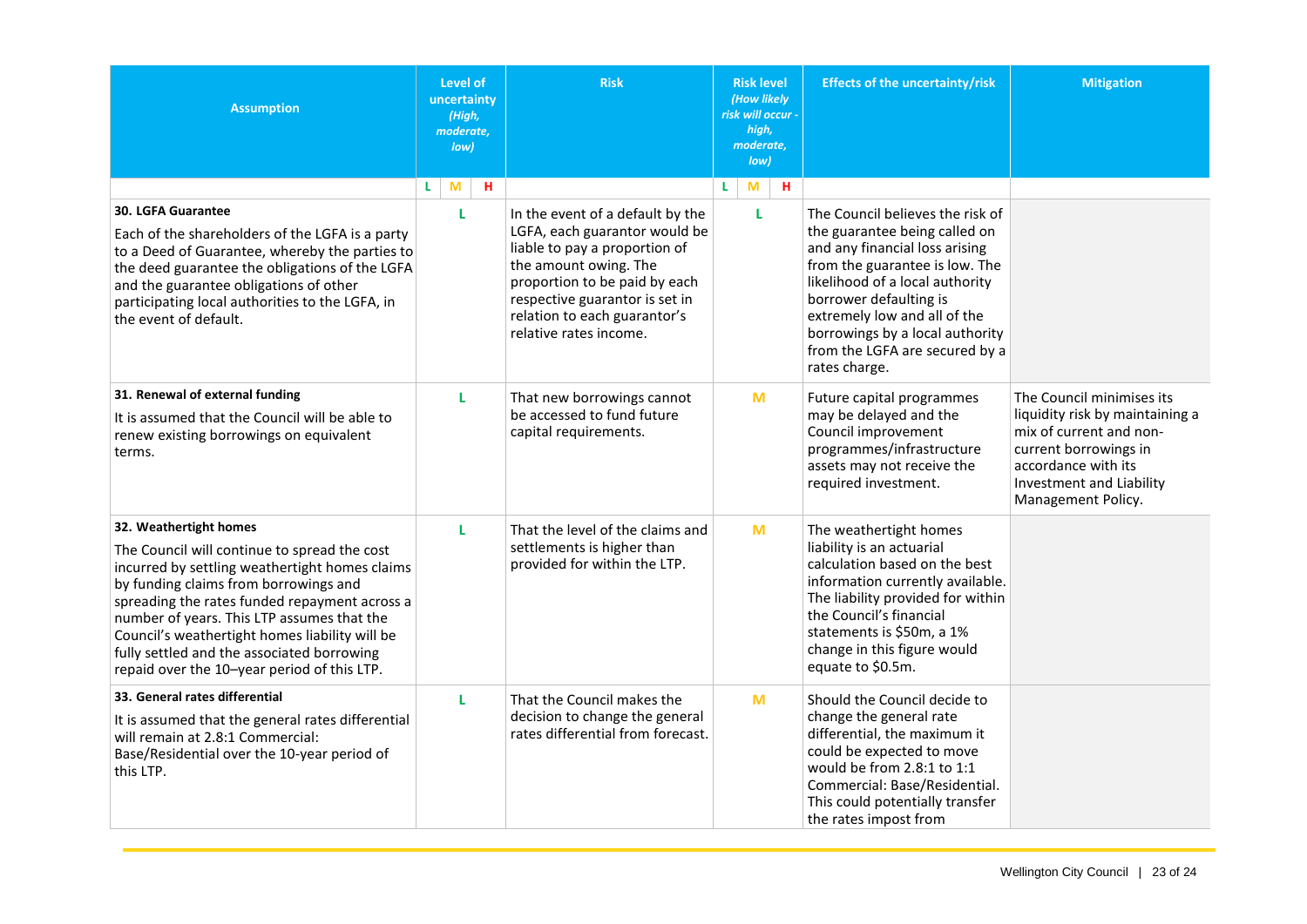| <b>Assumption</b> | Level of<br>uncertainty<br>(High,<br>moderate,<br>low) | <b>Risk</b> | <b>Risk level</b><br>(How likely<br>risk will occur -<br>high,<br>moderate,<br>low) | <b>Effects of the uncertainty/risk</b>                                                                     | <b>Mitigation</b> |
|-------------------|--------------------------------------------------------|-------------|-------------------------------------------------------------------------------------|------------------------------------------------------------------------------------------------------------|-------------------|
|                   | H.<br>M                                                |             | H.<br>M<br>. L                                                                      | Commercial ratepayers back to<br>Base/Residential ratepayers of<br>approximately \$35m-\$57m per<br>annum. |                   |